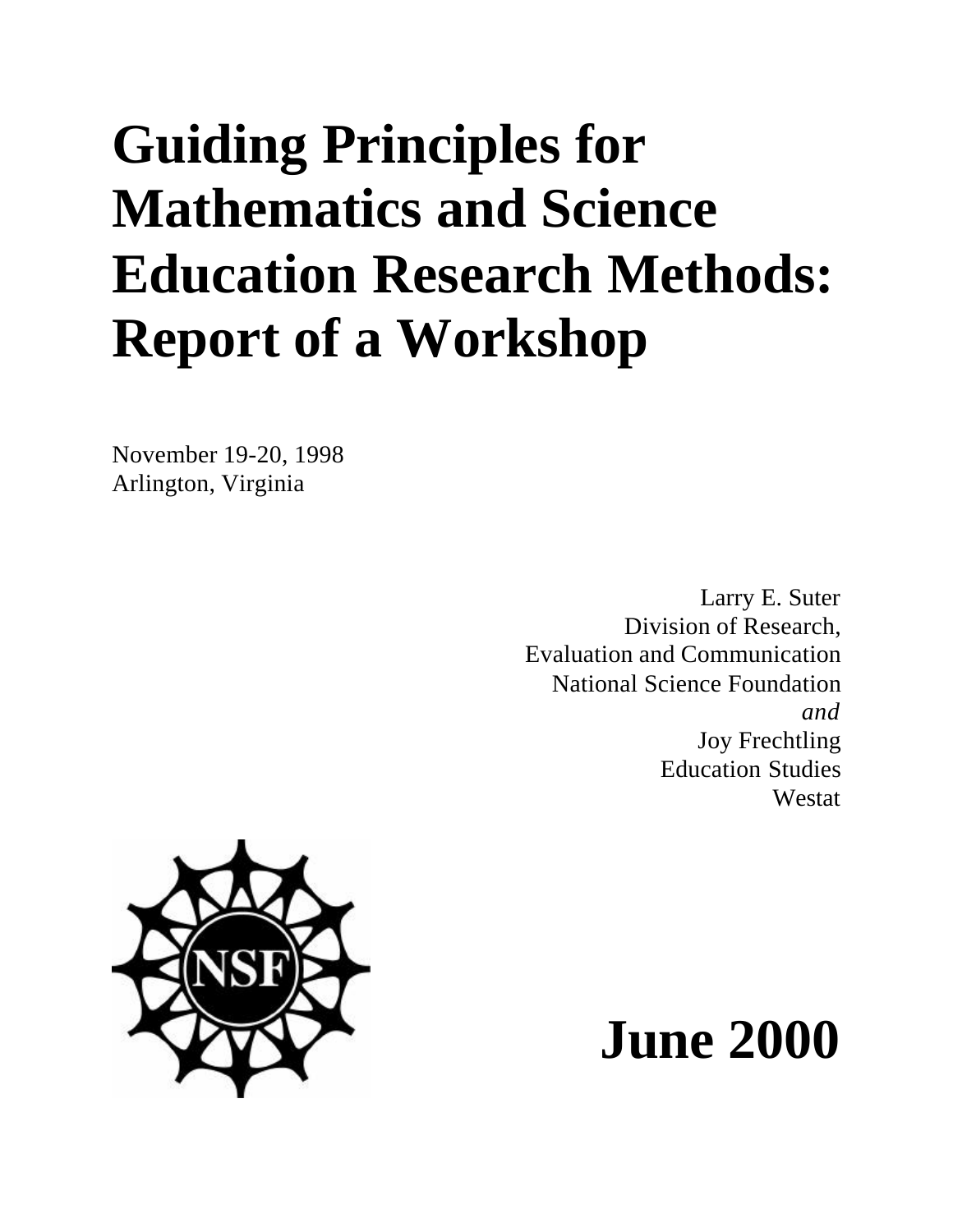# **Guiding Principles for Mathematics and Science Education Research Methods: Report of a Workshop**

**November 19-20, 1998 Arlington, Virginia**

**Larry E. Suter Division of Research, Evaluation and Communication National Science Foundation and Joy Frechtling Education Studies Westat**

**June 2000**

Any opinions, findings, conclusions, or recommendations expressed in this report are those of the participants, and do not necessarily represent the official views, opinions, or policy of the National Science Foundation.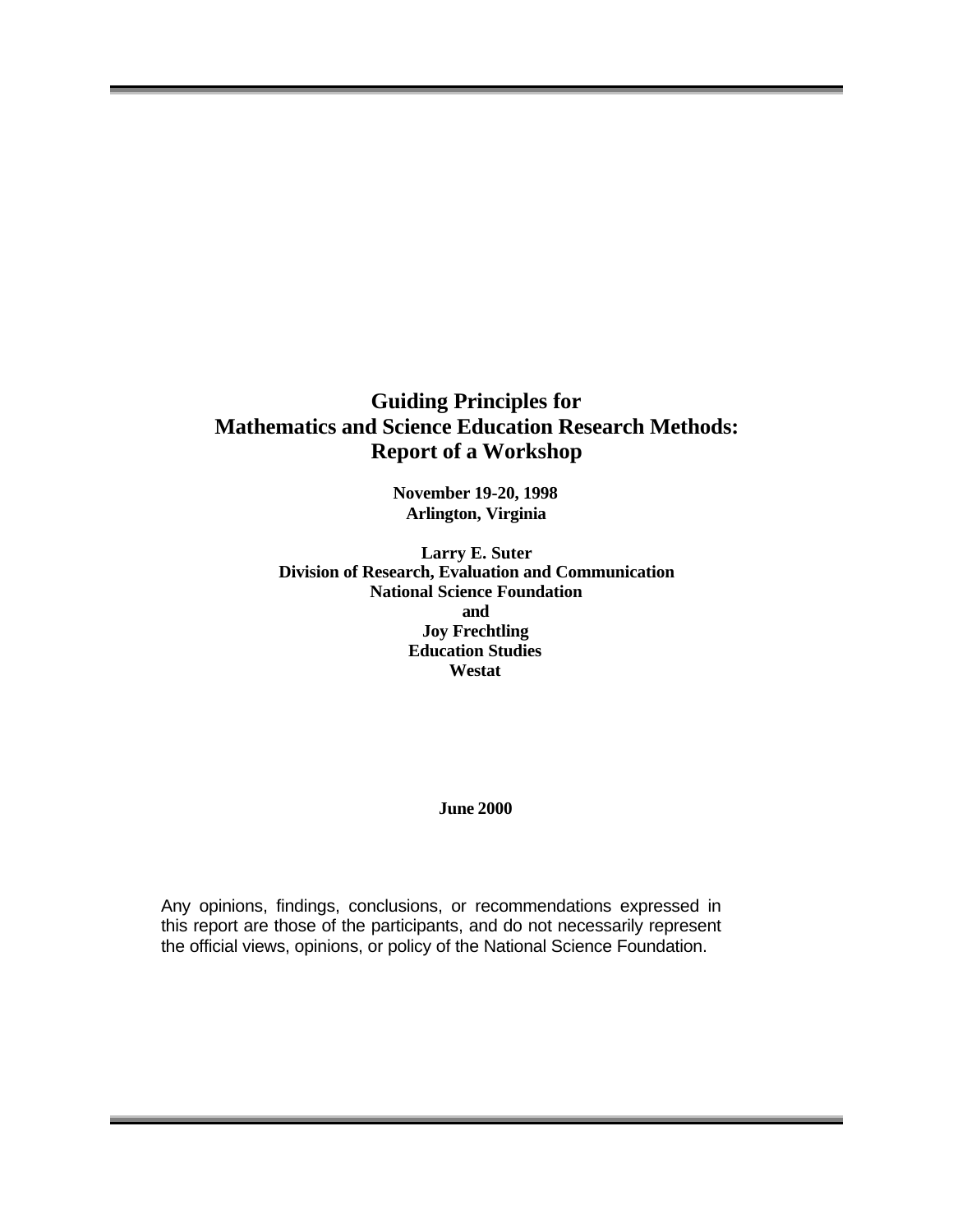# **Acknowledgments**

This report was drafted from comments written or submitted by the chairs of working groups. Larry Suter organized the conference and edited the final version of the report. Joy Frechtling of Westat was instrumental in arranging for the workshop and preparing a first draft from the submitted materials. Brian Kleiner of Westat drafted the description of existing research guidelines. Special efforts were made by Thomas Romberg, Marcia Linn, Leona Schauble, Judith Sowder, Joe Krajcik, and Kathy Borman to prepare materials from the workshop. Eric Kirkland of Cosmos Corporation provided materials about the analysis of grants awarded by the Division of Research, Evaluation and Communication (REC). Materials from specific research projects were provided by Marcia Linn, Paul Cobb, Barbara Schneider, and Rosalind Mickelson. The workshop on research methods was recommended by William Sibley, the Acting Director of REC, and was held in November 1998. Program Directors Eamonn Kelly and Elizabeth VanderPutten contributed to the organization of the workshop, and Nora Sabelli provided comments on the text. A list of workshop participants is included in Appendix A. T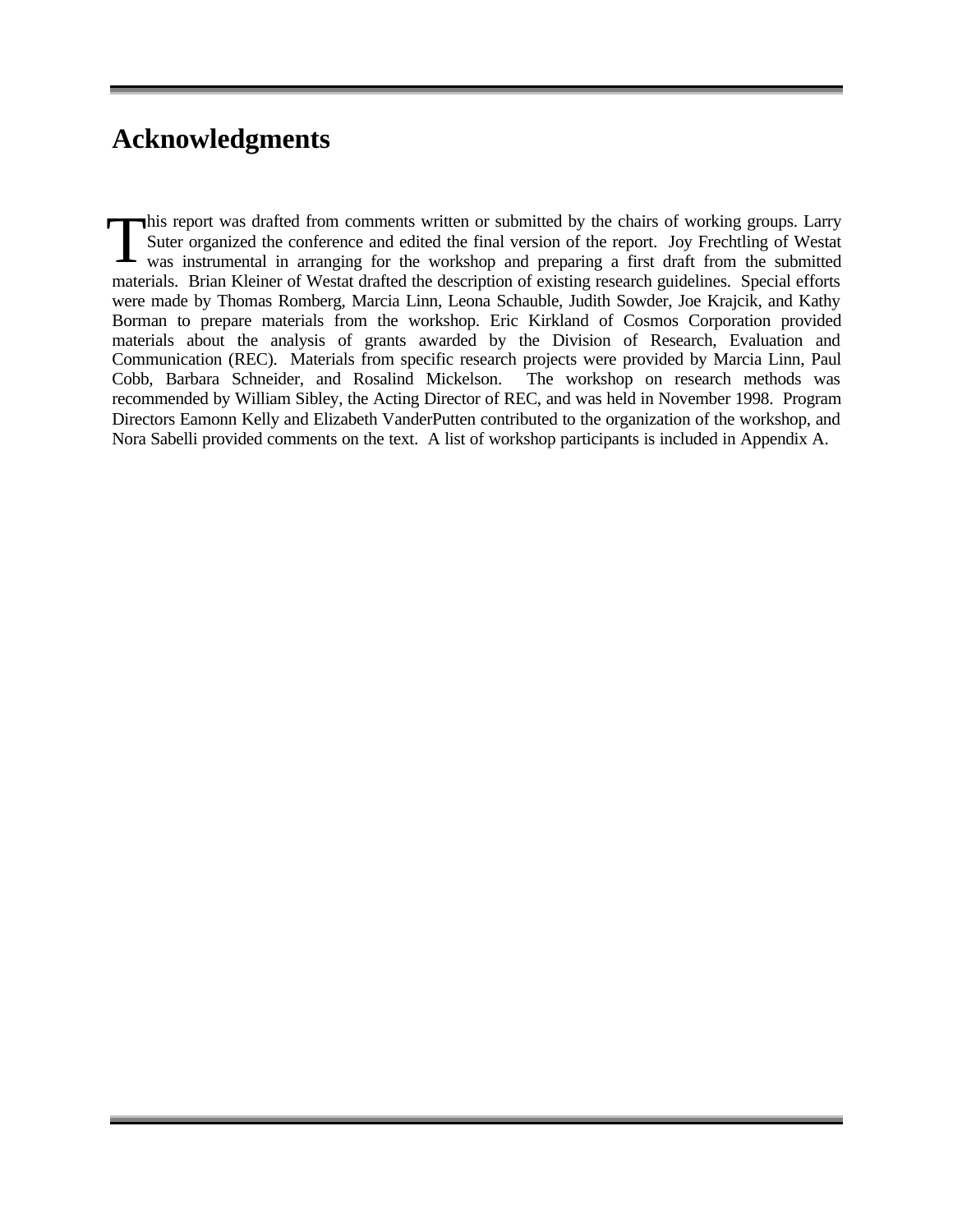# **Guiding Principles for Mathematics and Science Education Research Methods: Report of a Workshop**

#### **Division of Research, Evaluation and Communication National Science Foundation**

## **Intent**

**he purpose** of this report is to present a brief review of research methods employed in recent studies and to propose, for discussion purposes, a number of guiding principles for designing research studies and evaluating research proposals in the area of mathematics and science education. Research on science and mathematics education is supported by the Directorate for Education and Human Resources (EHR) of the National Science Foundation (NSF). That directorate is responsible for "the health and continued vitality of the Nation's science, mathematics, engineering, and technology education and for providing leadership in the effort to improve education in these areas" (www.ehr.nsf.gov). Thus, research projects supported by the directorate are intended ultimately to help ensure that a high-quality education in science and mathematics is available to every child in the United States and that the educational level is sufficient to enable those who are interested to pursue technical careers of any kind. T

The members of the REC research staff decided to seek the advice of leading researchers in the field regarding the message that should be conveyed to submitters and reviewers to improve the quality and utility of both research proposals and funded projects. They invited about 30 investigators to discuss the variety of appropriate methods for high-quality research proposals on mathematics and science education (see the list of participants in Appendix A). The workshop participants were either investigators in NSF-supported educational research projects or researchers who had served on review panels for the Division's programs.

Review panels do not always agree on research designs or on the quality standards by which proposals will be judged. The members differ in their special expertise and in their use of different methodologies because they have conducted research in many different disciplines (e.g., education research, education technology, the natural sciences, mathematics, and the social sciences). The guiding principles presented here are intended to help provide a common basis for reviewing many research proposals.

Much of education research is criticized for not having achieved high standards of scientific merit (Labaree, 1998). Without established standards for high quality, reviewers struggle with their own personal experiences and often judge new systems on an inappropriate basis. Reviewers of NSF proposals especially struggle with reaching agreement on proposed research topics that use emerging methodologies. For example, research projects that use new technologies for data capture and analysis,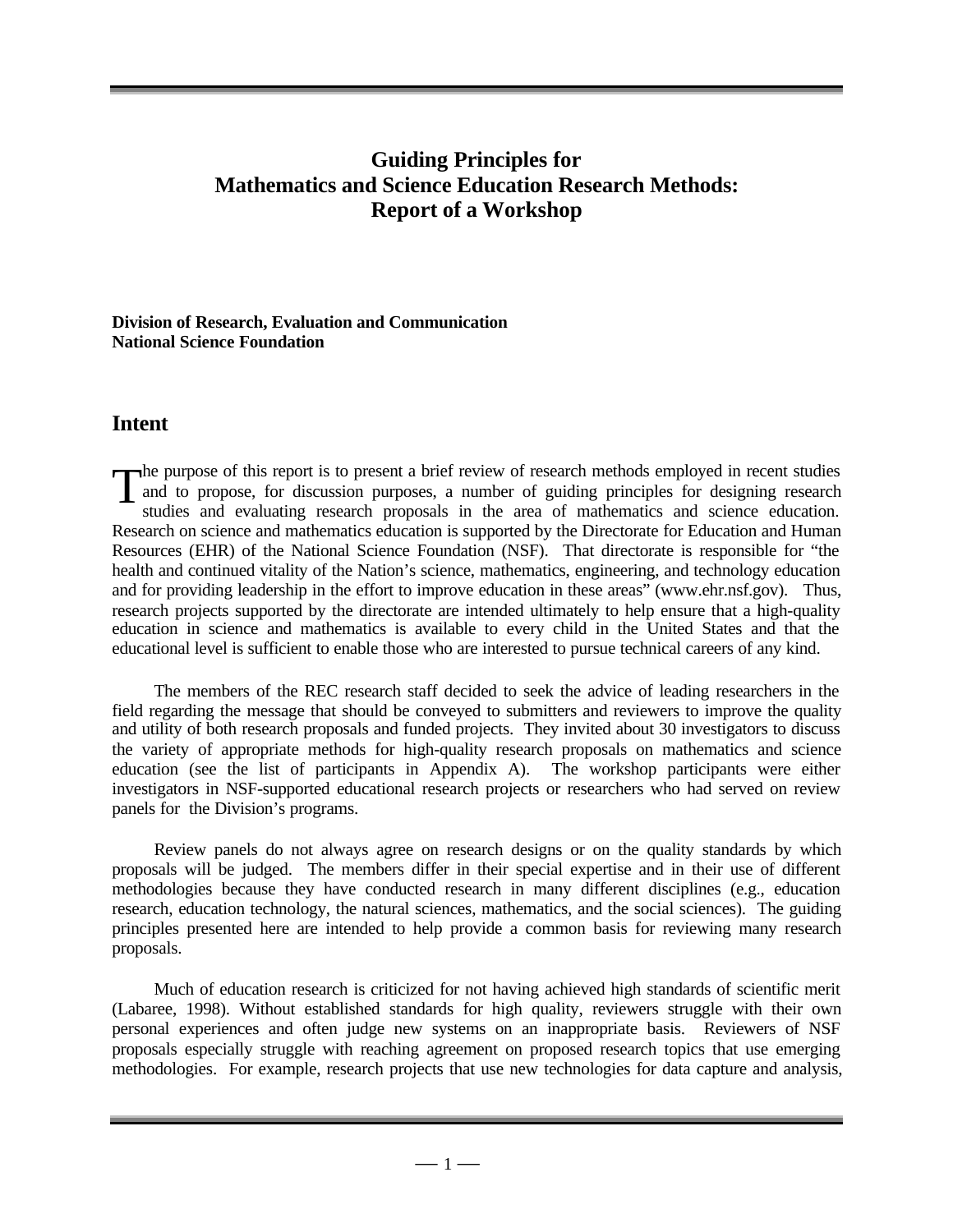such as video or computer-assisted data collection, present new problems to the research community. Reviewers debate the absolute merits of quantitative and qualitative approaches.

This report is meant to open further discussion into what is meant by, and desired in, high-quality research. No single report can provide absolute standards for judging creative investigations. The principles identified here are selected to be broadly applicable to the wide variety of approaches that could be supported by the Directorate for Education and Human Resources. The intent is to promote high-quality research, relevant to teaching mathematics and science, that is innovative in design, or uses cutting-edge techniques, or addresses difficult-to-study topics.

The report begins by describing the kinds of research that have been supported by EHR; second, it reviews existing guidelines from some research experiences; third, it presents a set of guiding principles that build on both the existing guidelines and a vision of what is meant by high-quality research in mathematics and science.

# **Education Research**

n a recent effort to examine the variety of education research topics and research methods, Eamonn In a recent effort to examine the variety of education rese<br>Kelly and Richard Lesh (Kelly and Lesh, 2000) concluded:

> We are now at a point where the growing maturity of mathematics and science education research has shifted attention from strict adherence to traditional experimental methods as the best path to scientific insight to renewed interest in the development of alternative methods for research. In the past few number of decades, educational researchers have moved into school systems, classrooms and workplaces and have found a complex and multifaceted world that they feel is not well described by traditional research techniques. In the past, educational phenomena derived their status by surviving a variety of statistical tests. Today, nascent educational phenomena are accorded primacy, and the onus is on research methods to describe them in rich and systematic ways.

Moreover, they say that the research products are increasingly the result of design studies that involve contributions from teachers, curriculum designers, and students. A summary of their observations on changes in educational research is presented in Table 1. Kelly and Lesh point out that agreement on basic issues, such as the outcomes of education, is not easily achieved. Educational researchers have an important role to play in the continued development of theory and general models of schooling.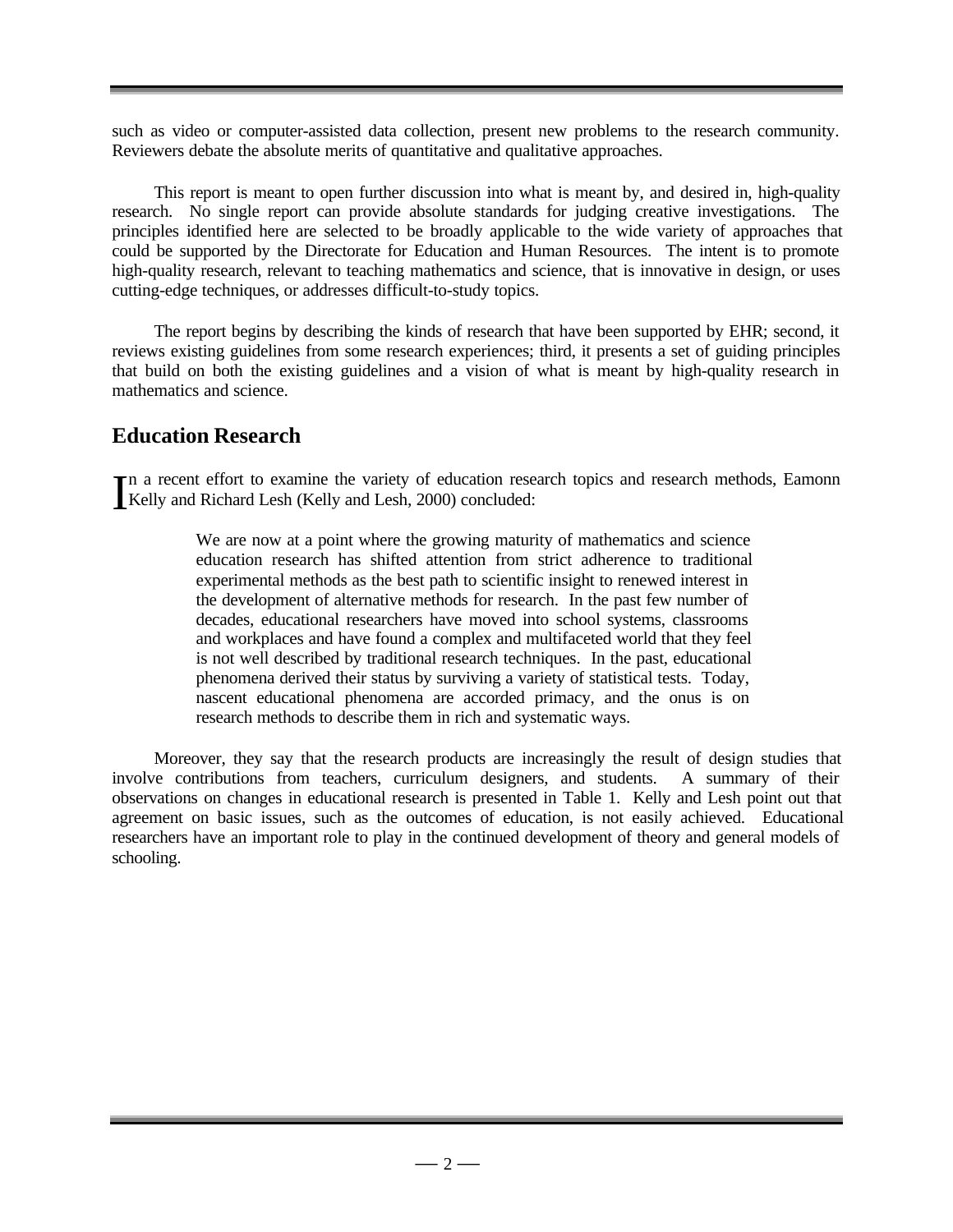## Table 1. Some Shifts in Emphasis in Educational Research in Mathematics and Science (from Kelly and Lesh)

| Less emphasis on:                                                                                               | More emphasis on:                                                                                                                                                                                                        |
|-----------------------------------------------------------------------------------------------------------------|--------------------------------------------------------------------------------------------------------------------------------------------------------------------------------------------------------------------------|
| Researcher remoteness or stances of "objectivity"                                                               | Researcher engagement, participant-observer roles                                                                                                                                                                        |
| Researcher as expert; the judge of the effectiveness<br>of knowledge transmission using prescripted<br>measures | Researcher as co-constructor of knowledge; a<br>learner-listener who values the perspective of the<br>research subject, who practices self-reflexivity                                                                   |
| Viewing the learner as a lone, passive learner in a<br>classroom seen as a closed unit                          | Viewing the learner both as an individual and<br>social learner within a classroom conceived of as<br>a complex, self-organizing, self-regulating system<br>that is one level in a larger human-constructed<br>system    |
| Simple cause-and-effect or correlational models                                                                 | Complexity theory; systems thinking; organic and<br>evolutionary models of learning and system change                                                                                                                    |
| Looking to statistical tests to determine if factors<br>"exist"                                                 | Thick, ethnographic descriptions; recognition of<br>the theory-ladenness of observation and method                                                                                                                       |
| The general applicability of method                                                                             | The implications of subjects' constructions of<br>content and subject matter for determining<br>meaning                                                                                                                  |
| One-time measures of achievement (often<br>summative or pre-post)                                               | Iterative cycles of observations of complex<br>behaviors involving feedback; design<br>experiments; engineering approaches                                                                                               |
| Multiple-choice or other standardized measures of<br>learning                                                   | Multisensory/multimedia data sources; simulations;<br>performance assessments                                                                                                                                            |
| Average scores on standardized tests as learning<br>outcomes                                                    | Sophistication of content models; the process of<br>models; conceptual development                                                                                                                                       |
| Singular dependence on numbers; apparent<br>precision of numbers                                                | Awareness of the assumptions of measurement;<br>understanding the limitations of measures;<br>extracting maximum information from measures;<br>involving interactive, multi-dimensional, dynamic<br>and graphic displays |
| Accepting curricula as given                                                                                    | Scientific and systematic reassessment of curricula<br>reconceptualization of curricula given technology<br>and research                                                                                                 |

Source: Kelly, A. E., and Lesh, R. (2000). *Handbook of Research Design in Mathematics and Science Education.* Mahwah, NJ: Erlbaum.

# **The Research Program in EHR: 1992-98**

 wide variety of subjects and methodological approaches were supported by the research programs A of EHR between 1992 and 1998. While all projects were intended to help understand how to improve the quality of existing practice in mathematics and science education in the United States,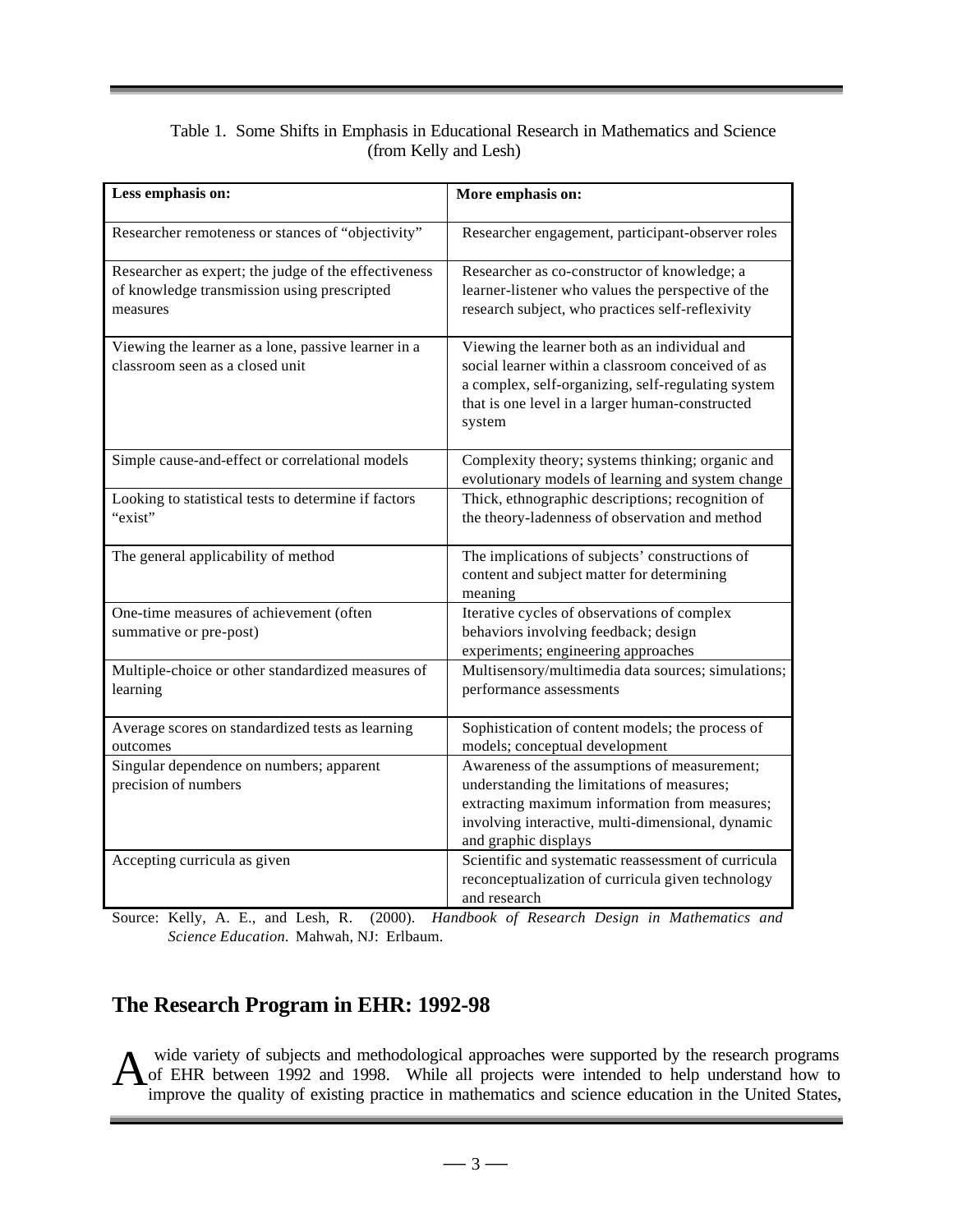the investigators and reviewers represented diverse fields such as educational psychology, sociology, school administration, statistics, education technology, and science fields.

#### **Prior Funding Patterns**

The Division of Research, Evaluation and Communication supported about 350 grants in five different programs between 1992 and 1998. These funds were awarded to grantees who submitted proposals to the programs of Research on Teaching and Learning, Applications of Advanced Technology, Studies and Indicators, and Networking Infrastructure for Education. Three programs were merged into one, the Research on Education Policy and Practice Program (REPP), in 1997. Additionally, about 25 research awards were granted between 1994 and 1998 through Learning and Intelligent Systems (LIS), which was part of a cross-directorate program.

The funding levels for the research program remained at about the same level—\$22 to \$28 million—between 1994 and 1997. Additional research awards made in the LIS program raised the total level of funding to \$38 million each year. With growing interest in finding practical answers about how to improve student achievement, funding levels for education research are expected to remain at these levels or to grow in order to support new initiatives.

#### **Content Areas of Investigations**

Abstracts of the research projects supported by REC between 1992 and 1998 were used to identify trends in the division's support patterns, and analysis revealed that all projects funded by the program, as expected, had an emphasis in either mathematics or science education. Before 1998, projects in science fields outnumbered those in mathematics, but since then an equal number of mathematics and science projects have been awarded. Two other trends in funding patterns suggest changes that have been underway in these programs. First, since 1995, the research program has supported a declining number of projects involving studies of teaching strategies. Second, a growing number of projects used multidisciplinary teams that involve principal investigators or research team members representing different disciplines or areas of expertise, such as physical sciences and education. This trend toward multidisciplinary teams is reflected in the review panels that are selected to permit in-depth discussion of the content of their proposals.

#### **Methods Used in Education Research Awards**

A summary of methods used in 100 NSF education research awards that ended between 1990 and 1998 is shown in Table 2. This analysis shows that the "traditional" educational psychology methods of experimental design or quasi-experiment were not very common. The most common method was a descriptive case study (41 grants out of 100) and survey (24 grants). Quasi-experiments were reported in only 12 grants.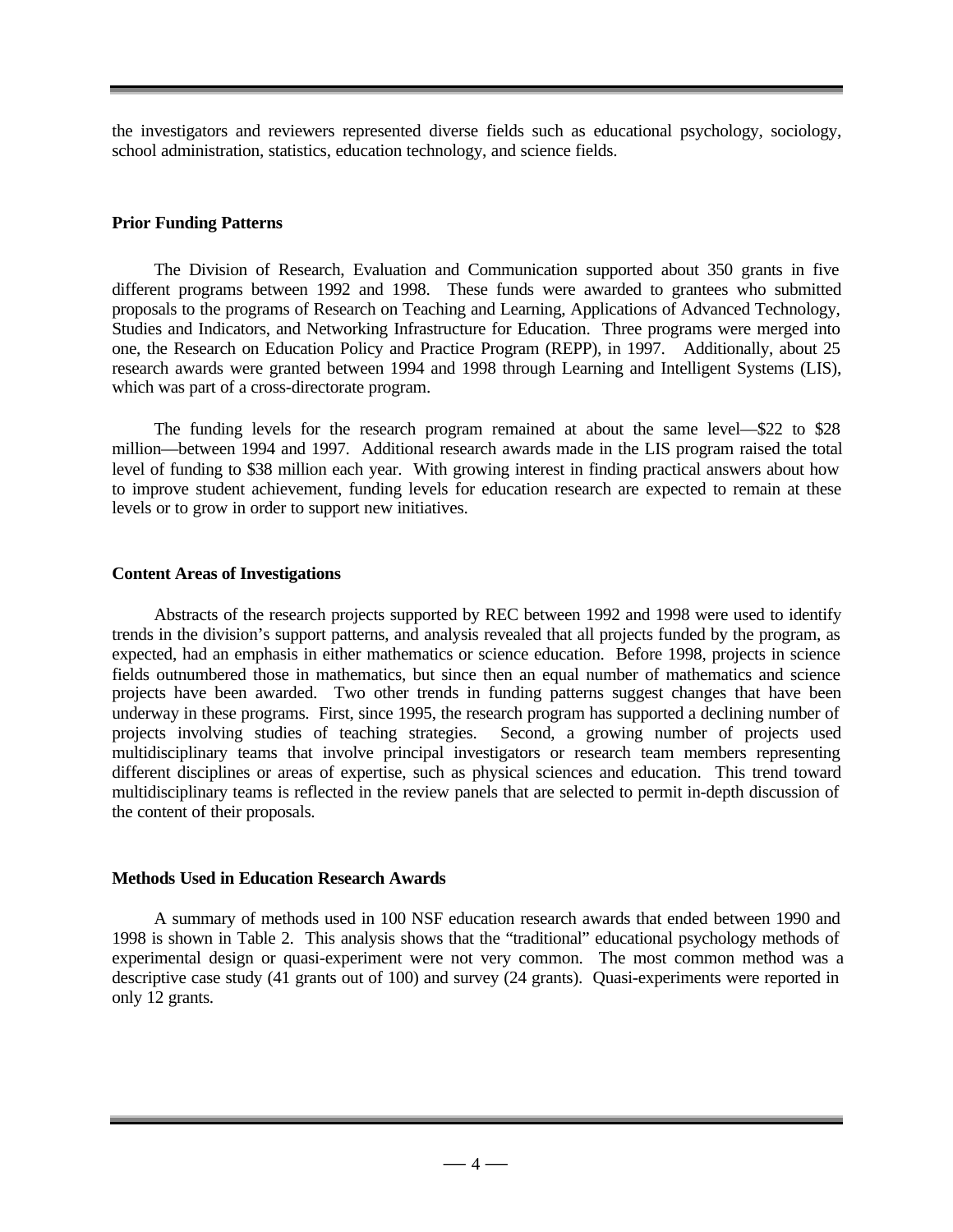| Method                   | Number of grants |
|--------------------------|------------------|
| Total grants             | 100              |
| Descriptive case study   | 41               |
| Survey                   | 24               |
| Quasi-experiment         | 12               |
| Meta-analysis            | 8                |
| Action research          | 6                |
| Causal case study        | 5                |
| <b>History</b>           | 5                |
| Ethnographic description | 5                |
| Research synthesis       | 3                |
| Experimental design      | 0                |
| Other methods            | 13               |

Table 2. Research Method Used in NSF supported Education Research Grants that Ended between 1992 and 1997

Many projects used more than one method of research. A high proportion of projects used both qualitative and quantitative methods, reflecting the fact that many research teams are multidisciplinary. Clearly, the education research community served by NSF does not rely on a single method of investigation to address research issues.

In 1997, nearly all of the 42 active awards in the REPP program were classified as "applied" research, and only 7 awards were classified as "basic" research. This is consistent with the program announcement that encouraged research projects intended to lead toward the improvement of instructional practice or school management. The distinction between applied and basic research is only useful here in that it captures the intention of the researcher to address immediate or long-range educational issues. In fact, education research projects sponsored by the EHR seek to accomplish both. A recent analysis of basic and applied research by Donald Stokes helps clarify the goals of basic and applied research supported by scientific funding agencies. He points out that the researcher is most often driven by curiosity, while funding agencies are more often driven by effective use (that is how they ultimately justify their budgets). Thus, the distinction between applied and basic is used here as a rough indicator of the different goals of research projects (Stokes, 1997, p. 102).

Another review of the repertoire and accepted range of research approaches in mathematics was conducted by Romberg (1992). Romberg briefly describes about 20 research approaches and points out that the choice in method has become "increasingly diverse" over the last two decades. The prevailing notions of acceptable research in education research originally grew out of the logical positivist philosophy that characterized behavioral psychology. The strategy held in highest esteem during the 1960s was the pre-post design with randomly assigned experimental and control subjects. This thinking began shifting in the 1970s, Romberg notes, because the field of educational research had grown such that many research projects included a wider variety of disciplines on the project teams. The number of perspectives maintained by those involved in educational research was also growing, and researchers began to acknowledge that students, teachers, and education institutions are not as amenable to "empirical-analytic" research traditions as are the fields of psychology or agriculture, which were frequently used as models for education research (Romberg, 1992).

In summary, the REC research programs have supported research that often is oriented toward informing practice or resulting in applications. The projects used a mixture of research methods.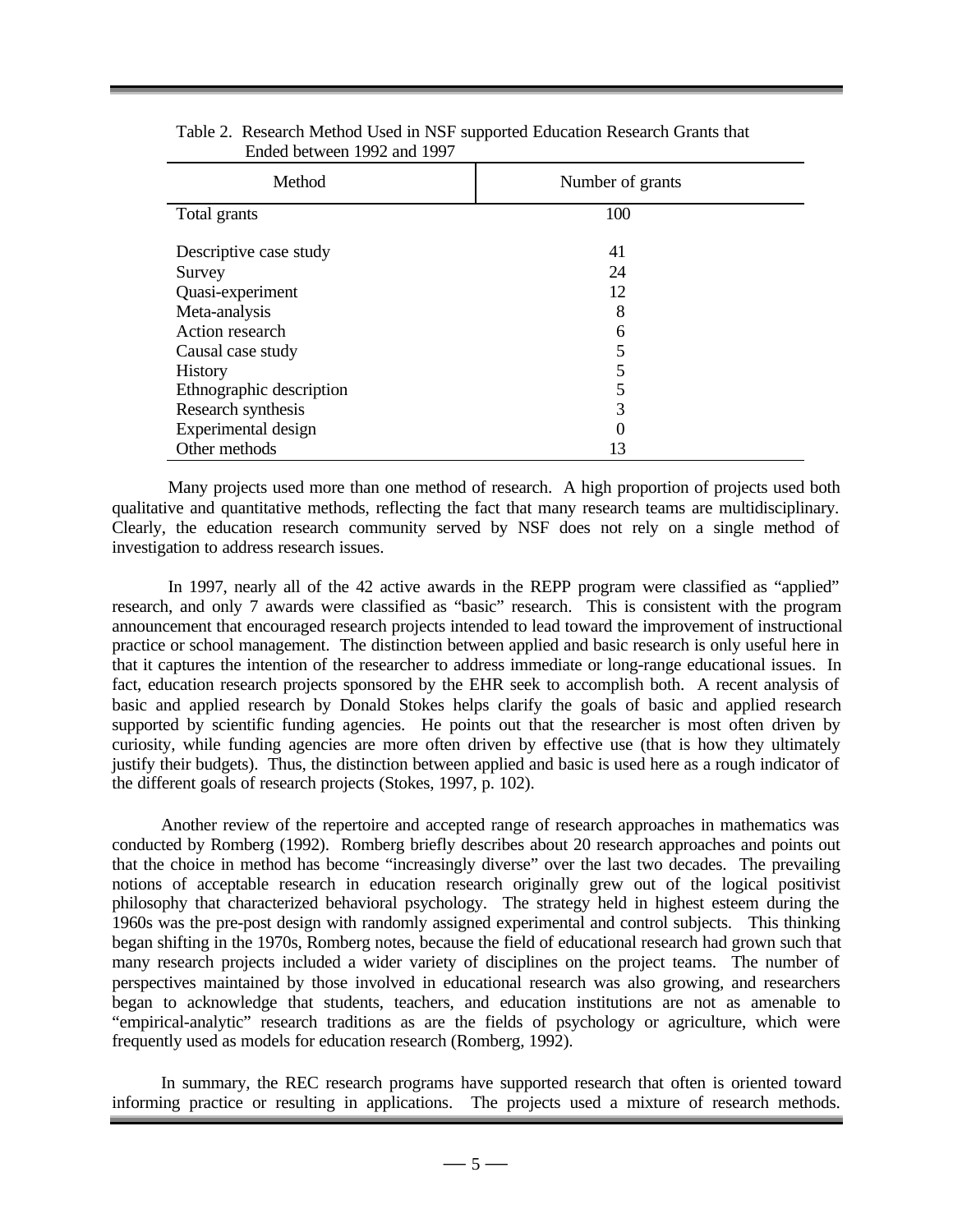Research projects that rely entirely on educational experimental designs were rarely found in the 1990 to 1998 portfolio.

# **Existing Statements on Standards for Education Research**

everal reports intended to provide guidance for education research were identified and shared with the Several reports intended to provide guidance for education research were identified and shared with the participants of the workshop on methodology. Some reports address the range of research approaches appropriate for edu approaches appropriate for education studies without providing guidance on standards. For example, Romberg (1992) provides some excellent advice to graduate students or beginning researchers on factors to consider in developing research studies in the area of mathematics that are generalizable to other subject areas. Other reports suggest standards for educational research on initial design, stages of research implementation, and report generation, but, unfortunately, do not provide a specific set of standards that has been widely endorsed. The October 28, 1998, issue of *Education Week* reported that the search for such a set of standards by a group of outstanding researchers of the National Academy of Education had not been successful after an initial 3 years of work. The National Academy of Education established a Commission on the Improvement of Education Research, chaired by Ellen Lagemann and Lee Schulman, which produced a report that provides an "overview of the tensions, dilemmas, issues, and possibilities that characterize education research" ( Lagemann and Schulman, 1999).

To become acquainted with the approaches that have been taken to develop standards, the workshop participants reviewed a number of documents that were attempts at this task. Existing standards for education research frequently separate quantitative and qualitative approaches. In some standards documents, only one approach is addressed. In others, a single document puts forward dual sets of standards, one for each of these main types of social science research. This dichotomy of standards probably reflects the traditional bifurcation within the community of education researchers, given varying aims, methodological backgrounds, and assumptions about how knowledge is best acquired.

Less common are attempts to provide a single set of general standards that are meant to serve as guidelines for all kinds of education studies. Proponents of the single set of standards stress that a common core of issues needs to be considered regardless of the methods espoused. Although not a central feature of most discussions, an underlying message seems to be that mixed method approaches are not only possible, but may be preferable in many instances.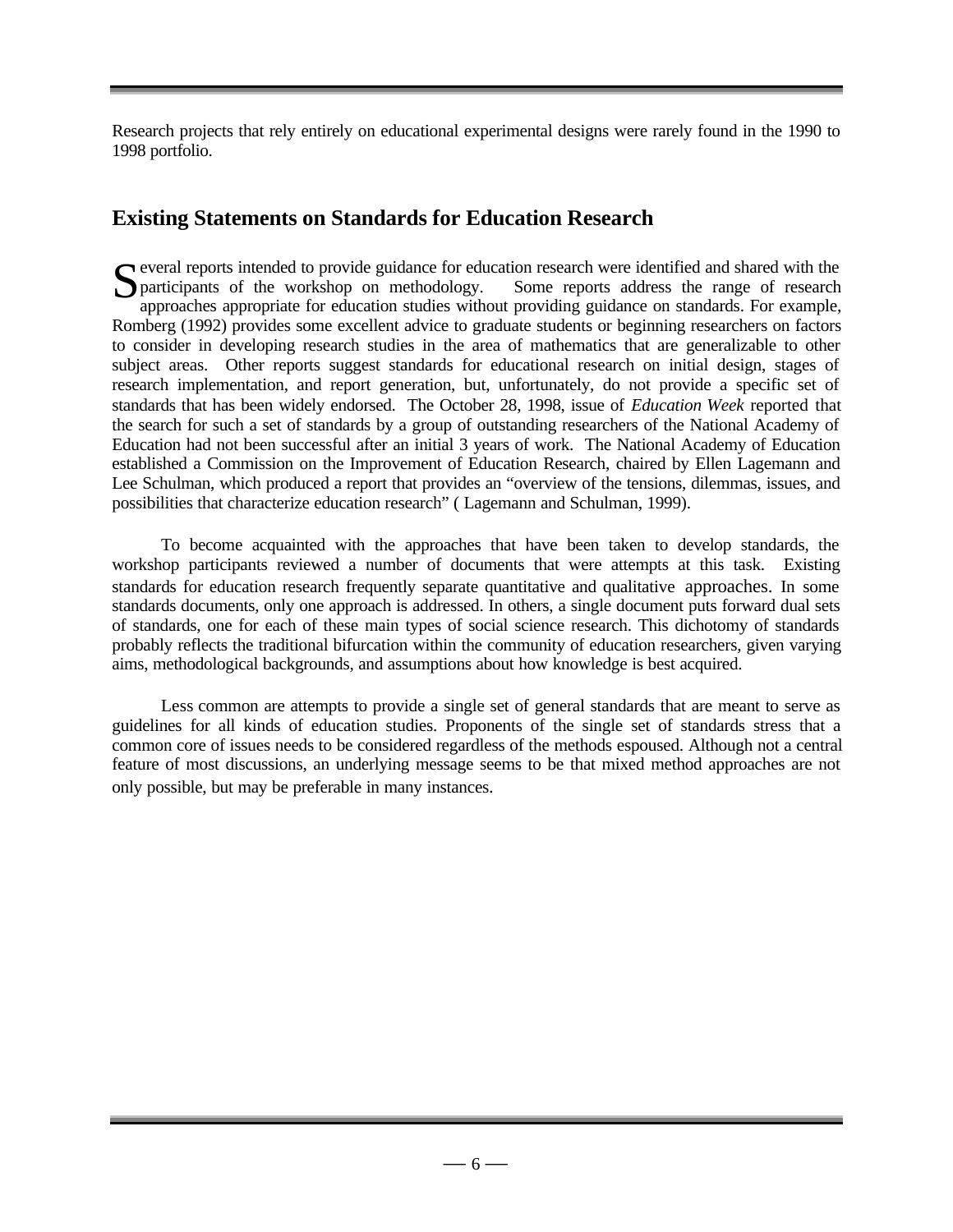This section will briefly describe four representative examples of standards along these lines in order to illustrate the range of past collaborative efforts to develop guidelines and procedures for education research. As an example of proposed standards for quantitative research, the SEDCAR (Standards for Education Data Collection and Reporting) (U.S. Department of Education, 1991) will be discussed, although other similar documents could equally have been presented. The work of Spindler and Spindler (1992) will then be presented as an instance of standards put forward for qualitative, ethnographic education research. Next, the standards proposed by the FINE (First in the Nation in Education) Foundation (Ducharme et al., 1995) will be described as a representative example of efforts to treat both qualitative and quantitative research designs, though separately, within a single document. Finally, the work of Eisenhart and Howe (1992) will be discussed as an example of how a single set of general standards has been proposed to cover all types of education research. It will become apparent that the guiding principles proposed by members of the NSF Workshop on Education Research Methods are most akin to the more general ones of Eisenhart and Howe, but reflect the special concerns and interests of researchers in the field of mathematics and science.

#### **Standards for Quantitative Research**

With the aim of improving the quality of data collected on the condition of education in the nation, the National Center for Education Statistics (NCES) initiated the Cooperative Education Data Collection and Reporting (CEDCAR) Standards Project, which ultimately led to the SEDCAR document. Since these standards are most relevant to data collection activities within the National Cooperative Education Statistics System, the document is predictably geared toward large-scale quantitative studies.

According to the authors, the standards set forth in the SEDCAR document are intended to serve as guidelines for different phases of a research project. Also, they "identify the qualities that characterize good measures and describe the process of selecting and evaluating appropriate measures that will result in data of the highest quality—data that provide useful, timely, accurate, and comparable information" (U.S. Department of Education, 1991, p. xi). SEDCAR proposes six interrelated phases of a large-scale study, which serve as a conceptual framework for the development and organization of the standards. They are management of data collection and reporting, design, data collection, data preparation and processing, data analysis, and reporting and dissemination of data.

Standards proposed within each major phase of data collection and reporting contain a statement of purpose followed by associated guidelines that suggest the "best practice" for satisfying the purpose of the standard. For example, the design phase includes the "Standard for formulating and refining study questions." The stated purpose of this standard is "to ensure that the study questions are well chosen, well stated, and empirically answerable." The associated guidelines are presented here to give some indication of their relation to the standard and their degree of specificity:

- Study questions should be formulated to address the identified information needs.
- Study questions should be clearly defined, articulated, and reviewed to ensure that they address all aspects of the issues under investigation.
- The study questions should:
	- Reflect a knowledge of relevant literature,
	- Anticipate and respond to unintended outcomes,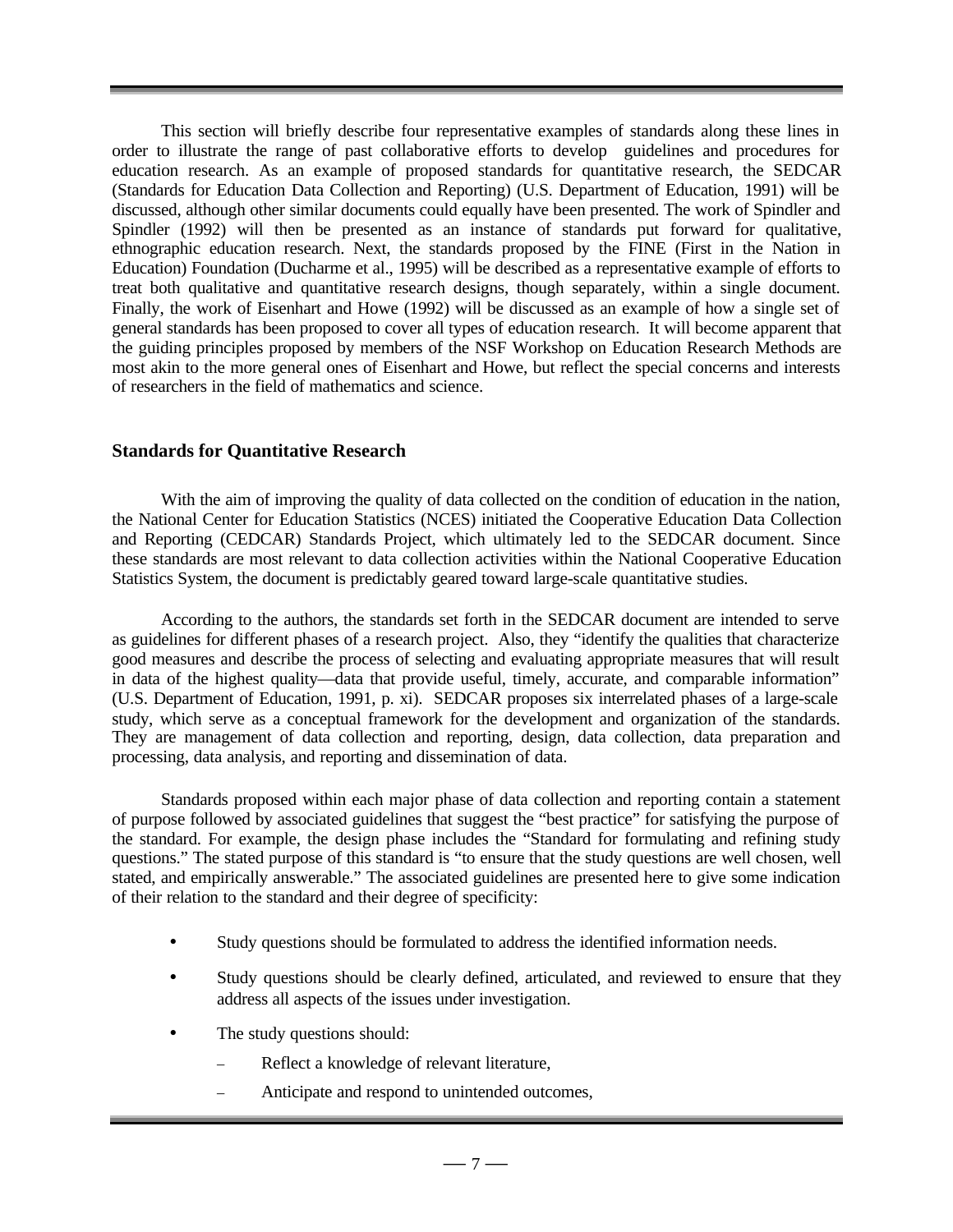- Be capable of further refinement as research planning proceeds,
- Be clear in their meaning, implications, and assumptions,
- Eliminate bias as fully as possible to avoid any tendency to predispose the findings,
- Attempt to break down problems into their constituent parts,
- Be capable of being answered through practical data collection activities,
- Focus on the information needs,
- Be prioritized in order of importance, and
- Be broad enough in scope to cover the needs of the data requestor and, when possible, the needs of secondary data users.

Most of the standards and guidelines within SEDCAR are relevant to quantitative research designs support by REC.

## **Standards for Qualitative Research**

With the emergence and mainstream acceptance of qualitative and ethnographic education research, some have argued that the varied approaches within this domain should be held accountable to a set of standards particular to this type of research. In addition, there has been an assumption that qualitative research requires a distinct set of standards. Spindler and Spindler (1992) propose standards for qualitative, ethnographic education research that are very different from SEDCAR both in content and form. They were not geared toward the broad collection and analysis of nationally representative data, but rather toward a narrowly focused, in-depth study of interaction in a particular environment with a particular set of participants.

Spindler and Spindler provide criteria (standards) for what they call a good ethnography of education. The first three criteria (out of 11) are as follows:

- Observations are placed in context, both in the immediate setting in which behavior is observed and in further contexts beyond that setting.
- Hypotheses emerge *in situ* as the study continues in the setting selected for observation. Judgment on what may be significant to study in depth is deferred until the orienting phase of the field study has been completed.
- Observation is prolonged and repetitive. Chains of events are observed more than once to establish the reliability of observations.

These criteria, quite different from the standards proposed for most quantitative research, reflect the aims, issues, and methods of ethnographic research. For example, the second criterion recommends that hypotheses emerge only after the researcher has embarked on the study and made detailed observations and notes on the setting and participants. In quantitative studies, research questions (and hypotheses) usually drive the design of the work since instruments must be prepared in advance of data collection.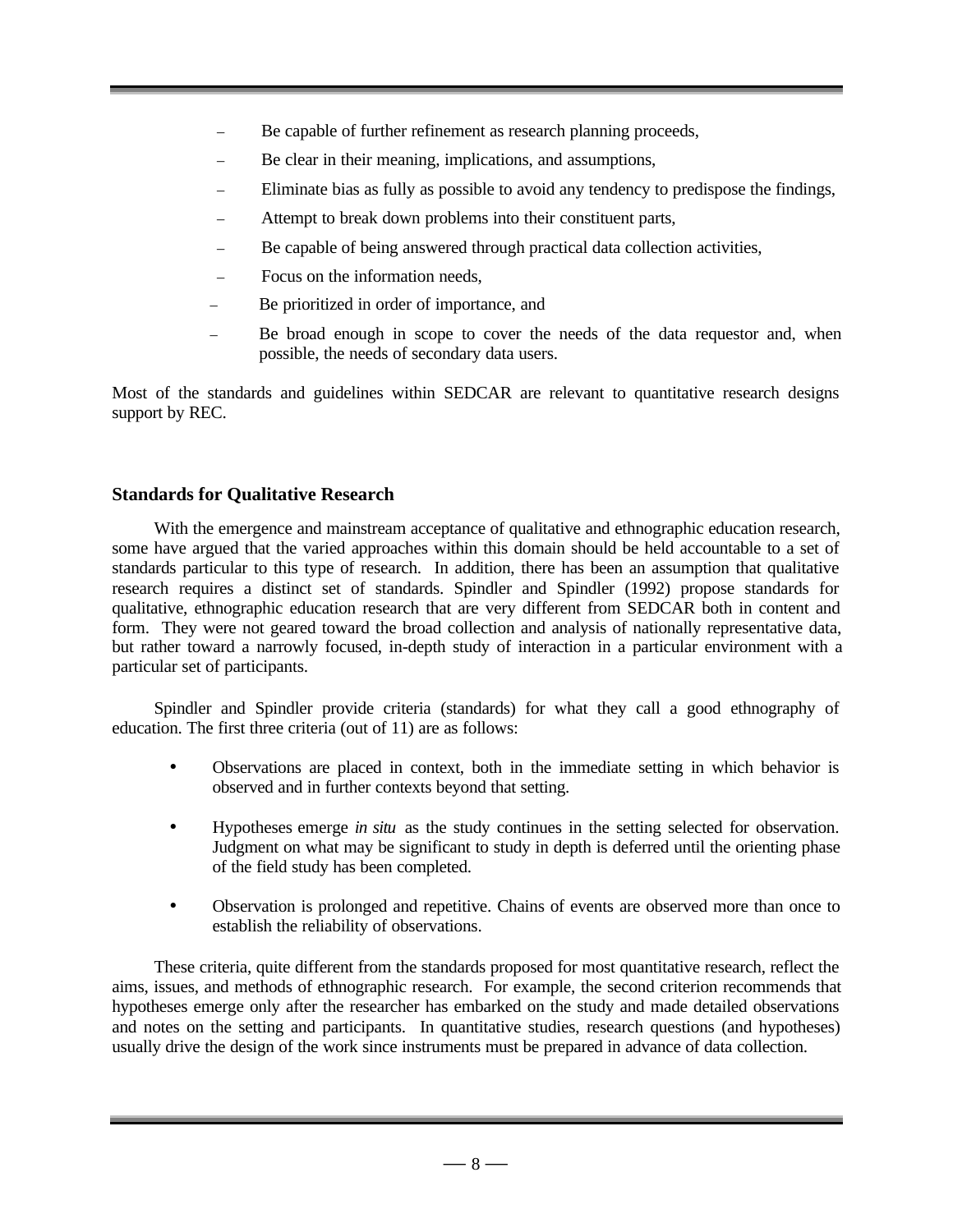#### **Standards for Both Quantitative and Qualitative Research**

The FINE Foundation, established by the Iowa Legislature in 1985, has proposed distinct sets of standards for quantitative and qualitative education research. Their standards are lists of criteria that are useful to remind new researchers what kind of questions are raised by reviewers of proposals. However, the use of lists may lead some researchers into believing that merely satisfying these aspects of research design is sufficient to preparing a good proposal. Furthermore, the list of standards seems to assume that a particular study would choose either one method or another, rather than use a variety of methods to answer a complex question.

The FINE criteria for quantitative studies include those pertaining to four aspects of this kind of research. First, there are criteria (in question form) having to do with the research "problem" (or question): Is the stated problem clear and researchable? Has a thorough review of literature informed the procedures and discussion? Are hypotheses/research questions explicitly and clearly stated? Second, there are criteria relating to research procedures that involve sampling issues, data gathering techniques, and appropriateness of research design (given specific research questions). Third, there are criteria involving discussion of results: Are results appropriate and clear? Do the results of the data analysis support conclusions of the study? Are recommendations for future action asserted? Fourth, there are method-specific criteria for quantitative studies, including criteria for survey/questionnaire studies, correlation studies, causal-comparative studies, and so on (Ducharme et al., 1995).

Criteria for qualitative studies recommended by the FINE group include the same four general categories, but with slightly different subparts. Interestingly, components of the first category, "introduction to problem," are almost identical to those for quantitative studies, which is an indication of the features taken to be common to all good education research. The criteria begin to diverge, however, with respect to the categories "research procedures" and "discussion," and naturally the "method-specific criteria for qualitative studies" (including interview/focus group studies, observation studies, historical studies, etc.) are completely unlike those proposed for quantitative research.

#### **One Set of Standards for All Methods**

Given the differences in methods and assumptions of quantitative and qualitative research designs, providing a single set of standards to cover both may not seem appropriate. However, the work of Eisenhart and Howe (1992) (continued in Eisenhart and Borko, 1993) suggests that a single set of standards is not only possible, but is also preferable. The standards they propose are united under the notion of "validity," which generally has to do with the "trustworthiness" of inferences drawn from data. Eisenhart and Howe propose that both qualitative and quantitative research be subject to the same general standards of validity, though all research studies will have to satisfy design-specific standards as well.

Eisenhart and Howe (1992) assert that general standards for the conduct of education research should, with respect to validity, transcend specific disciplines and research designs. They propose five general interrelated standards for validity in education research.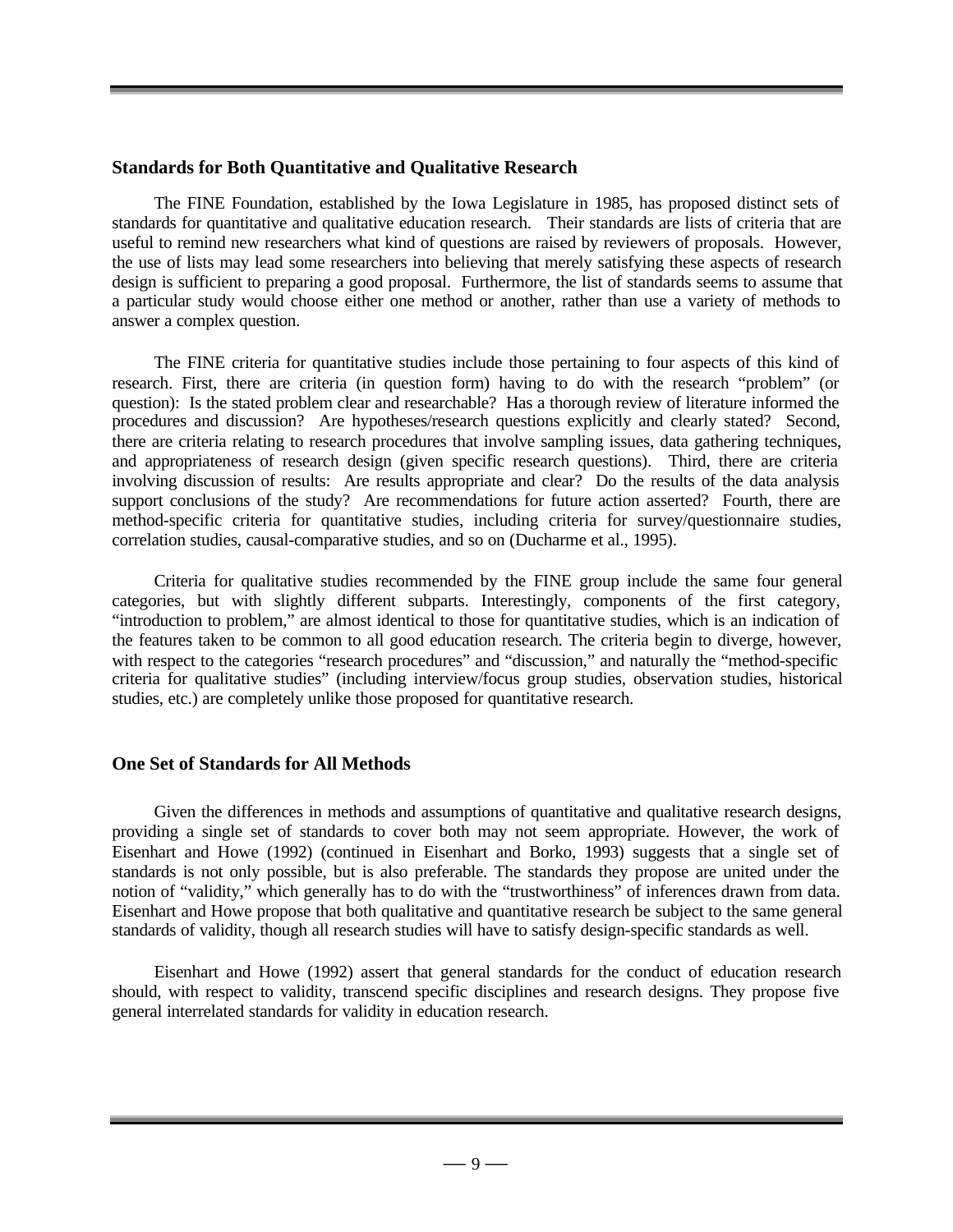- Standard 1 asserts that the research methods should ideally fit and be driven by the research questions.
- Standard 2 states that data collection and analysis techniques should be competently applied. Connected to this is the requirement that researchers locate their methods within the historical, disciplinary, or traditional contexts in which they were developed.
- Standard 3 requires that studies demonstrate their link to a background of existing theoretical, substantive, or explicit practical knowledge.
- Standard 4 addresses what the authors call "value constraints." "External" value constraints have to do with whether the research is demonstrably worthwhile in addressing concerns and issues in educational practice. That is, researchers must show that their work is important and useful. "Internal" value constraints have to do with the ethical conduct of the research.
- Finally, standard 5 involves the balancing of the first four standards and the achievement of overall clarity, coherence, and competence.

Eisenhart and Howe (1992, p.657) assert that far from being ephemeral and vague, articulated standards provide for three significant benefits:

- They allow economy of thought in designing and evaluating educational studies.
- They provide the starting point for reflection on and improvement of the educational research enterprise.
- They serve as the vehicle both for communicating within and across research traditions and for orienting newcomers.

Their standards, which were not written specifically to fit the types of science and mathematics education topics that are addressed by REC, can be very useful to the beginning researcher.

#### **Relation of Existing Standards to Guiding Principles**

The guiding principles for NSF proposals generated at the Workshop on Education Research Methods and introduced in the next section share much in common with Eisenhart and Howe's criteria in terms of substance and level of generality. For instance, they address issues having to do with situating the study within the context of prior knowledge; showing the import, value, and usefulness of the work; demonstrating a link between research questions and methods; and carrying out the work in an ethical manner. Also, both are general enough to transcend particular disciplines and (qualitative and quantitative) research designs, yet are concrete enough to be relevant and applicable in practice.

This similarity may reflect a consensus in the education research community that good research on education issues frequently is a judicious blend of qualitative and quantitative approaches and that highquality studies must include, but transcend, technical accuracy. The guiding principles discussed in the next section are explicitly designed for the development and evaluation of proposals for mathematics and science education research; they reflect the composition of the workshop members and the perceived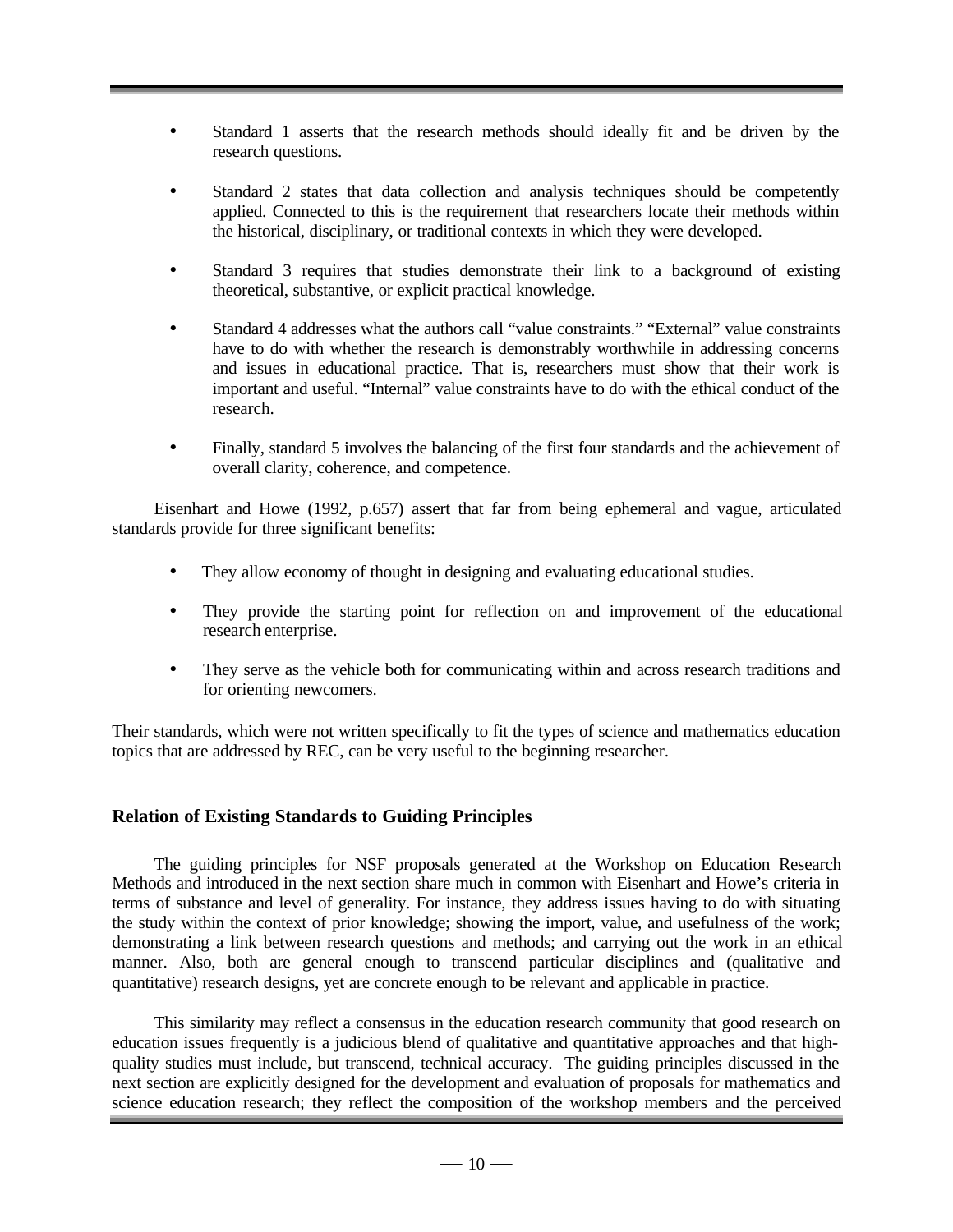pressing research needs. The principles for proposals in mathematics and science education research will be more limited in scope than standards reviewed in this section and will not address those aspects of a study that are unforeseeable. Another significant difference between most existing standards and the guiding principles presented in the next section is the strong focus on the potential applicability and relevance of (proposed) research projects to educational practices.

# **Research Approaches**

s the brief review of research funded by REC in the past few years showed, education research studies follow a wide variety of philosophical and research paradigms. The workshop participants strongly believed that making new discoveries about the practice of teaching and learning requires many different approaches that extend far beyond the confines of a single model. Some of the alternative research approaches that are being explored by serious researchers will be described to illustrate the range of models that are respected today. The list is not meant to be exhaustive, but rather to provide some idea of the range of possibilities that the research community might expect to find. Any single project may include any one or all of these research approaches in the same project. A

## **Design Experiments**

Allan Collins and Ann Brown used the term "design experiments" to describe education research studies that attempt to engineer educational environments and simultaneously conduct experimental studies of those innovations. The idea was borrowed from the design sciences such as aeronautics (Brown, 1992). A design experiment features cyclical interaction between two complementary aspects of design and research. Working from a base of previous research and theory, researchers craft and implement the design of a learning environment (which may vary in scope from a computer-based tutor to a teacher, classroom, entire school, or a district). The design experiment entails conducting a systematic program of research on the learning that results from the classroom (or school, or teacher) experiment. The design experiments are created to emphasize deep understanding of how student or school outcomes are related to the production of learning, in contrast to evaluation studies or clinical trials, which examine a relationship without deep explanation. An assumption of the design experiment approach is that many forms of learning that are important targets of inquiry cannot, in fact, be studied unless the conditions for their generation are supported first.

Proponents of design experiments feel that they have several distinguishing features: they are firmly grounded in disciplinary subject matter; they focus on emergent ideas, rather than well-articulated visions; they recognize the unique patterns and structures that characterize different layers of the educational system; and they employ multiple and converging methods (Brown, 1992). Many proposals submitted to the education research program are likely to involve problems that do not have a wellarticulated vision of the "big ideas" that should drive instruction.

Allan Collins (1999) distinguished design experiments from psychological methodology in these ways:

1. Laboratory setting versus messy settings. Experiments usually use presentations that are onedirectional, rather than relying on interactions between teachers and learners. Design experiments are set in real-life learning situations to avoid the distortions of a laboratory.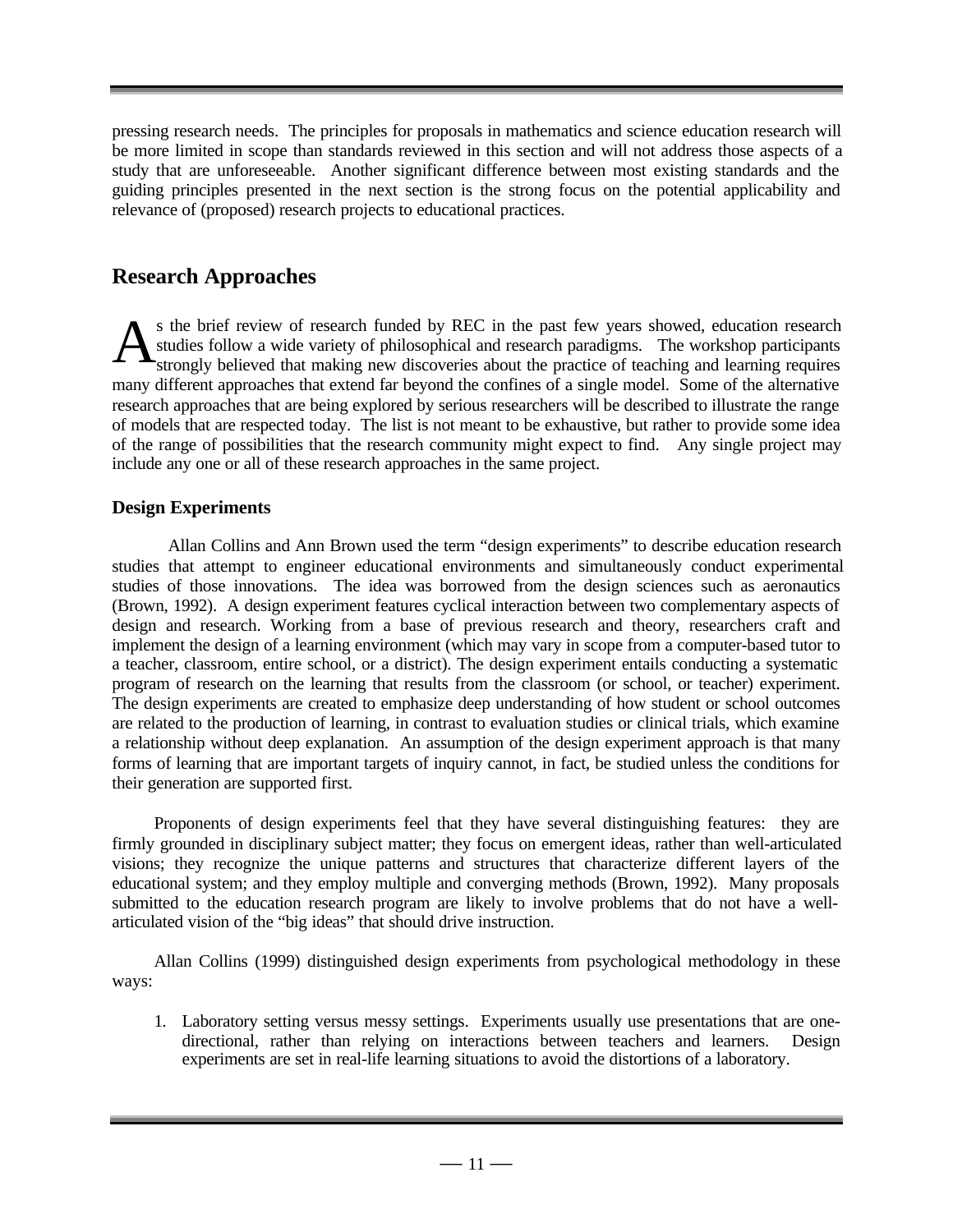- 2. Single dependent variable versus multiple dependent variables. Most psychological experiments have one dependent variable. Design experiments have dependent variables that matter: climate variables, outcome variables, and system variables.
- 3. Controlling variables versus characterizing the situation. Psychological experiments use a methodology of controlling variables borrowed from early physics. Design experiments seek to identify all the variables and seek to identify the nature and extent of effect of the variables.
- 4. Fixed versus flexible design. Psychological experiments have fixed procedures that are documented to permit replication. Design experiments start with plans that are not completely defined and are revised depending on their success in practice. The goal is to progressively refine a teaching method and to modify the refinements when appropriate.
- 5. Social isolation versus social interaction. Experiments present material in a standardized manner. Design experiments are conducted in complex social situations such as classrooms.
- 6. Testing hypotheses versus developing a profile. An experiment tests one or more hypotheses, systematically varying the conditions of learning. The design experiment's goal is to see what conditions lead to different effects. It might look at many different aspects of the design and develop a qualitative and quantitative profile of the practice. Evaluation is best when done with respect to a number of dimensions in a comparative fashion.
- 7. Experimenter versus co-participant design and analysis. Control of design is maintained by the experimenter. In design experiments, different participants are involved in developing the design in order to bring their different expertise together such as technology experts, cognitive psychologists, teachers, curriculum designers, and anthropologists.

#### Examples:

About 20 percent of projects awarded by REC between 1996 and 1998 may be called design experiments, although the term is not widely used as a descriptor. Design experiments may involve the application of multiple techniques such as case study, interview, video taping, and standardized student assessment. They are often means of developing an improved hypothesis. A project by Marcia Linn at the University of California at Berkeley and another by Paul Cobb, Kay McClain, and Koeno Gravemeijer at Vanderbilt University provide examples of recent use of this design (Linn 1995, Cobb 1999).

The purpose of the study conducted by Linn was to understand how to guide students in the process of "knowledge integration," which she defined as the process of "making diverse ideas explicit, negotiating among them, and building new understanding" (Linn, 1999). She explains that "knowledge integration involves seeking alternative perspectives, distinguishing among these ideas, gathering empirical, experimental, or observational data, discussing alternatives, and designing new approaches." This approach was used to understand the process of science partnerships so that individuals brought their own ideas to the mix to "create a design, gather evidence, restructure, reorganize, or reconceptualize the task, and repeat some or all of the steps again." The "partners" in her project were science teachers who contributed classroom activities and targeted goals for students, and natural scientists who contributed an understanding of science content and knowledge of current controversies. The investigation used software tools, such as a SenseMaker to "make visible the process of organizing warrants to support an argument." This software helped students to see all of the thinking processes and arguments of scientists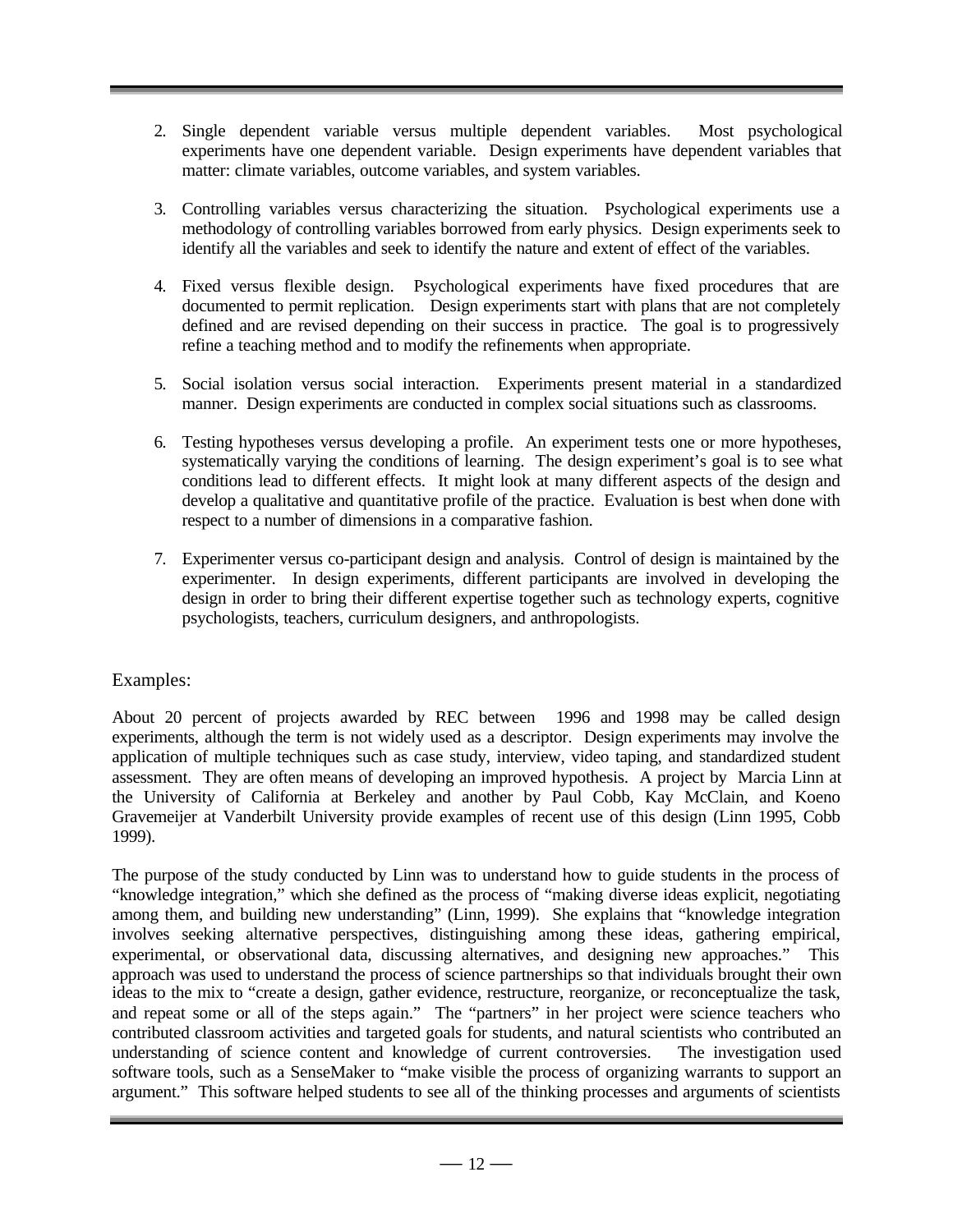as they solved a problem. A science problem for which no accepted scientific explanation was available was introduced to the students as the project began. The problem she used for this study was explaining the existence of frogs with deformed limbs.

During the design phase, the team developed a vision for presenting scientific knowledge at the level that fit understanding and vocabulary of students in middle school, which proved to be a difficult and time-<br>consuming process. The project found that methods for helping science and school participants The project found that methods for helping science and school participants communicate about deformed frogs were successful when they made thinking visible with software. The partnerships succeeded when they were able to define their failures as well as successes. The study developed a series of design principles about how students and scientists approach a study of a scientific phenomenon. One principle that came out of the study was that recognition that students approach a problem with a wide array of loosely connected ideas and language that require support to be useful for enhancing their understanding.

The study conducted by Cobb, McClain, and Gravemeijer focused on statistical data analysis at the middle-school level. The design experiments were oriented about statistical distributions. The research team wanted students to view data sets as entities that are distributed in a space of possible values. In order to support how students develop the idea that mean, median, mode, and skewness are characteristics of univariate distributions and that directionality and strength are characteristics of bivariate distributions, the team developed a series of three data analysis tools. In addition, they designed sequences of instructional activities that supported the emergence of significant statistical ideas while students investigated "in the spirit of" genuine data analyses.

Analyses of the design experiments indicate that distribution is a feasible instructional goal at the middle school level for both univariate and bivariate data. The analyses also indicate that students at this level can begin to investigate both the characteristics of data sets that are relatively stable across samples and the relations between sample statistics and population parameters. As it transpired, this approach enabled students to come to appreciate how the legitimacy of conclusions drawn from data depends on the soundness of the data generation process. A retrospective analysis revealed, for example, that they developed an understanding of both the need for procedures such as stratified random sampling and for means of controlling extraneous variables.

## **Controlled Experiments**

"True experiments" follow the classic design that characterized logical positivist philosophy. Such experiments typically include treatment and control or comparison groups, ideally with randomized assignment of subjects to treatment groups. One group is given the treatment of interest, such as a particular curriculum, teaching strategy, professional development experience, etc., and another group is not provided the treatment. Some outcome measure of interest, such as student test scores, instructional practices, or understanding of diversity, is compared to that of the control group.

Studies of this type attempt to make strong causal arguments for the effects of a particular treatment by isolating treatment effects from other possible determiners of outcomes through this use of control comparison groups (Romberg, 1992). There is a long-held belief in educational research (especially by those trained in educational psychology) that this method best provides evidence for making causal statements about education practices. Donald Campbell and Julian Stanley, writing in 1963 about these methods in their influential *Experimental and Quasi-Experimental Designs for Research*, said that their "chapter was committed to the experiment: as the only means for settling disputes regarding educational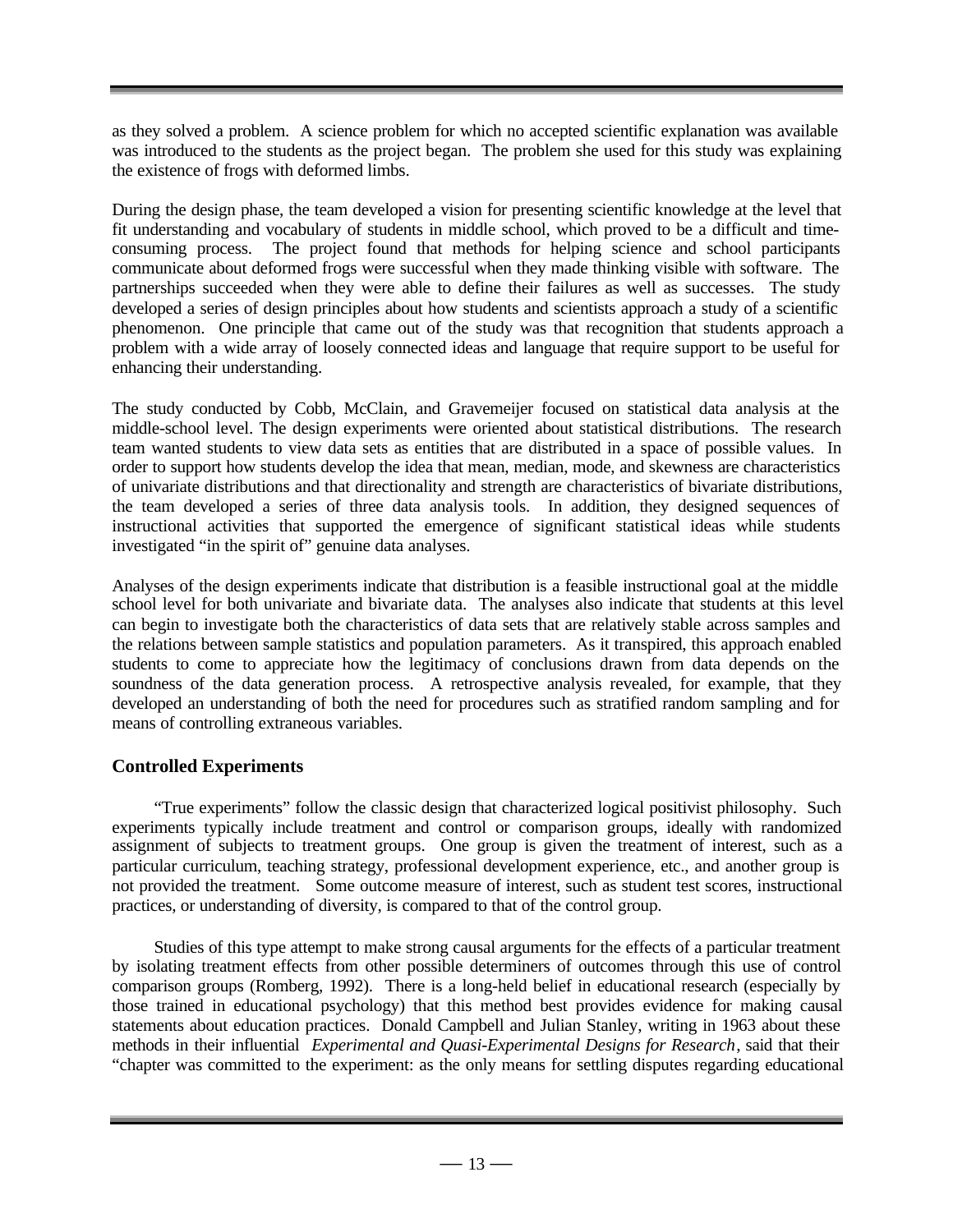practice as the only way of establishing a cumulative tradition in which improvements can be introduced without the danger of a faddish discard of old wisdom in favor of inferior novelties."

However, very few research projects that involve students or teachers are able to randomly assign students or teachers to particular schools, or even classrooms. Furthermore, choosing a group to be a "comparison" that has all the qualities of the "treatment" group with the lone exception of those factors that are being tested is almost impossible in a live school situation since factors that have not been controlled might easily intervene. Researchers working in school settings cannot "cleanly" manipulate variables as they can in a chemistry laboratory. For example, teachers selected as a control group may instead choose to adapt the lessons in a new text to their prior teaching practices. Few researchers can establish sufficiently strong control over a school administration to maintain control over all aspects of teaching and presentation of materials in a classroom setting.

"Alternate treatment quasi-experiments" are more typical of research projects carried out in schools. They are characterized by using intact natural treatment groups (classrooms or schools) without random assignment and alternate treatments rather than experimental and placebo treatments. Such experiments are done because it is usually difficult to arrange student and school settings to locate causal paths between schooling practices. Many modifications of this strategy have been carried out. For example, the quasi-experimental designs described by Campbell and Stanley provide descriptions of designs that can be carried out in live school settings to test whether rival interpretations of events have credibility. If the potential sources of invalidity are considered and attended to, these designs approach the rigor of randomized experiments.

#### Examples:

An analysis of 122 National Science Foundation awards that ended between 1996 and 1998 found that no awards were given for classical controlled experiments but that a number of awards, perhaps 10 percent of the total, were for quasi-controlled experiments. A Ph.D. dissertation project provides an example of how strictly controlled experiments might rarely be carried out in school settings.

A Ph.D. candidate from Stanford who had been a teacher in a school system carried out a controlled experiment to determine whether group experiences for children resulted in increases in performance levels (Schultz, 1999). The design involved random assignment of 140 students into four classrooms. The teachers selected were also randomly assigned to the four classes. Two of the classes were instructed to teach a section of biology with procedures that involved group work, and two classes were instructed to present the same material in the same time period, but the students did not work in group settings. To test the changes in student performance on the material, three different types of tests were given before the period of instruction began and after it ended. Thus, the outcome measures for the experiment included a multiple-choice test and performance tests of specific aspects of the unit being taught. This tight design thus permitted a specific test of a specific hypothesis: that group learning experiences using a method of Complex Instruction (Cohen and Lotan, 1997) was likely to lead to increased learning for more students than learning experiences that did not permit students to interact in a group setting.

The results clearly showed higher levels of student performance for the randomly assigned classrooms using group procedures. However, the study could not provide immediate explanations for the large differences that were observed from evidence of teacher practices or other activities.

Another project by Romberg demonstrates the problems and possibilities of experiments when carried out in live school settings. Researchers frequently do not have sufficient power to convince the administrators to maintain consistency in experimental and control groups. In order to test whether a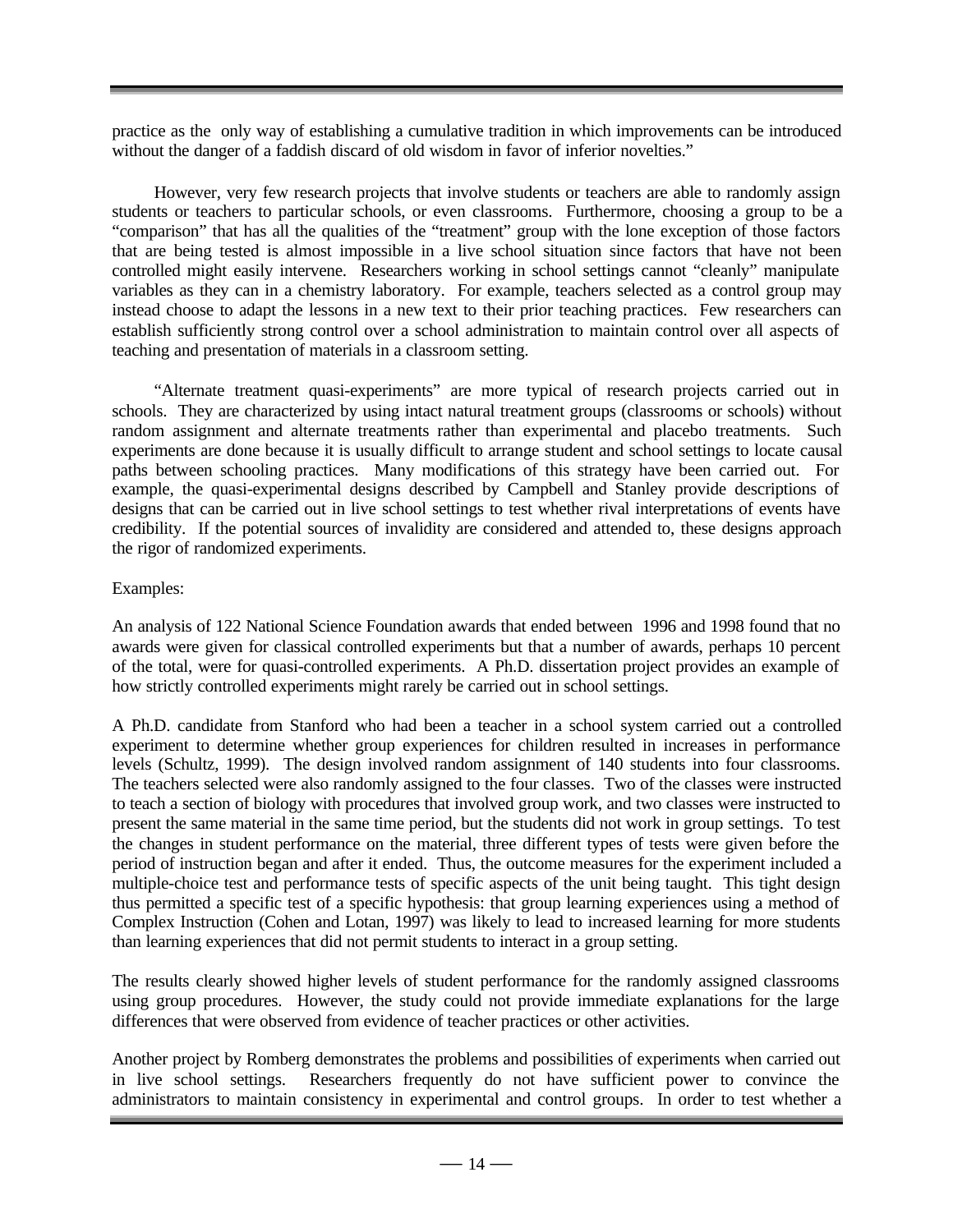specific mathematics curriculum would influence growth in student performance, a group of classrooms were selected to receive a new mathematics curriculum and they would be compared with classrooms in the same schools that did not use that textbook and accompanying procedures. The analysis was intended to monitor the exposure to specific content areas, teacher knowledge, classroom events, and pedagogical decisions of the teachers and the students in both settings over a 5-year period. The study was intended to establish whether student growth in achievement, when measured for the same students over a period of time, could be detected more for the new materials. It involved a number of data collection instruments completed by teachers and students to inform the researchers of the level of learning that had occurred during the period.

The investigators were not able to carry out the design of the study as they had intended because of administrative decisions by the schools. First, the school districts did not permit randomly assigned teachers or students to the treatment groups. The principal insisted on choosing the level of students for each setting. Secondly, the schools selected as controls in this longitudinal study did not maintain their original assignment after the first year. The principal said that he did not want to wait for another year to make some changes in instruction. "So, hopefully we won't be a good control group if what happens is what I intend to happen." Third, the incentives for those who volunteered, professional development opportunities, were not considered sufficient compensation for continuing involvement with the study. Finally, teachers in the control samples regarded themselves as "lab rats" and would not agree to participate after the first year unless they were provided with the new school materials that were being tested in the experiment classes. Thus, the original intent to carry out a controlled experiment failed in a live school setting for reasons that affect the daily lives of administrators and teachers (Romberg and Shafer, in press).

#### **Representative Sample Surveys**

Sample surveys provide descriptive information on the status of a process, value, or perception. They provide data used for descriptive and policy purposes since they can provide information on the changes in adoption of strategies or student achievement levels. Such surveys rely primarily on quantitative techniques and are designed using carefully constructed rules for sampling, data collection, and analysis. While populations are usually relatively large, they may be defined in a variety of ways. That is, they may be broadly defined or segmented into specific subgroups of interest (geographic regions, demographic subgroups, public and private schools, etc.).

Surveys are used in the research program to monitor changes underway in large school systems, such as entire states or the nation as a whole. Recent uses of survey methods include the studies of teaching practices and of student achievement in the Third International Mathematics and Science Study (TIMSS). However important survey techniques are for measuring change in large systems, they cannot provide sufficient information on a broad number of factors that may be the underlying causal influence of change in a system. Thus, major studies are now typically constructed with combinations of survey research and qualitative methods that provide richer descriptions of the underlying events in a school system.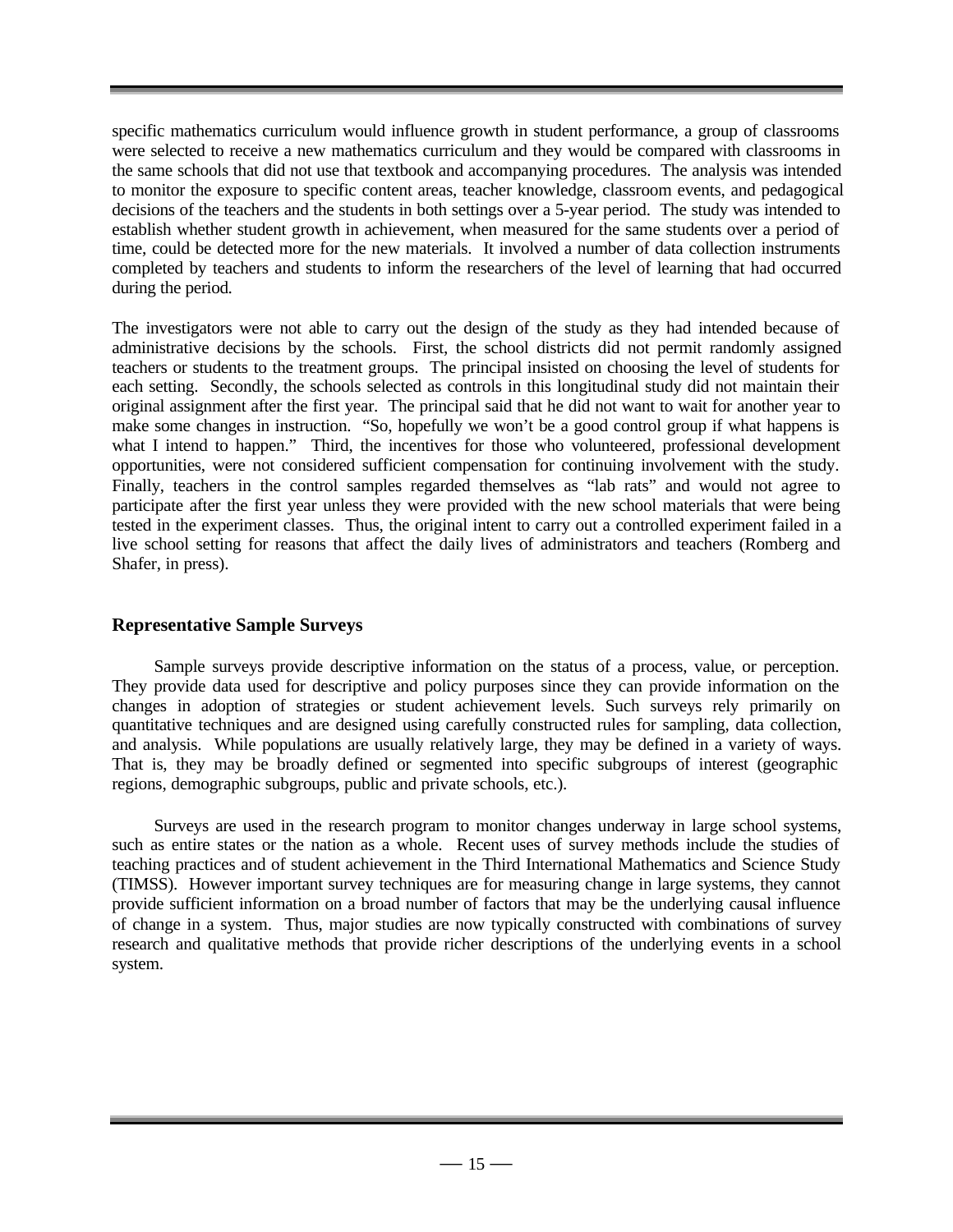#### Example:

An analysis of education research projects funded by NSF for the years 1996 to 1998 found that about 20 percent of the research projects included some form of survey. The Third International Mathematics and Science Study was the largest study conducted during this period and provides an example of the types of questions and methods that are used in such studies.

TIMSS was carried out in 1994-95 to attempt to answer the question of why previous studies had shown large differences in student performance between countries. A serious hypothesis for the comparatively low achievement of U.S. middle school students in contrast with those of other countries, developed from prior studies, was that the mathematics and science curriculum in the United States was not demanding. The study was designed to test the causal connection between curriculum policy and student performance. TIMSS data collection instruments provided measurement of the *intended*, the *implemented*, and the *achieved* curriculum with the intent of linking performance on specific topics to policies in the country that could be responsible for coverage of the curriculum topics. This design required a common classification scheme for the topics in mathematics and science that would be used to classify textbook content, national standards documents, teacher classroom coverage, and a new student achievement test. It was impossible to obtain agreement from all participating countries for a longitudinal followup of students through the school system to better examine causal relationships between curriculum and achievement. Thus, the study was conducted at grades 3 and 4, 7 and 8, and 12 (using U.S. definitions of grades for this purpose) in spring 1995 and 1999. This design permits estimates of change between 1995 and 1999 for a cohort (grade 4 in 1995 to grade 8 in 1999), and it includes estimates of prior student performance at grades 4 and 8. For example, student performance at grade 3 can act as an estimate of prior performance for 4th grade students, so that country differences in growth patterns can be related to the material introduced in each country during grade 8.

A sample of schools and students was selected in each country for participation in the testing. The sample was representative of the school system and of sufficient size to establish reliable national estimates of curriculum coverage and student performance. Analysis of the possibility of a causal relationship between curriculum and achievement would be conducted by developing reliable estimates of coverage of mathematics and science topics for each country and grade from the content of textbooks, reports from classroom teachers, performance on the TIMSS tests, and country characteristics.

#### **Causal Modeling**

The exploration of relationships between school policies, teacher practices, and student outcomes is occasionally conducted through the development of statistical models of large-scale surveys. Recently developed techniques permit the simultaneous estimation of relationships of events within schools, classrooms, and students, even though these events occur at different points of aggregation within the school system. The development of such models depends on the appropriate classification and nesting of survey data for school systems. Statistical models are especially useful in studies of the causal paths toward increasing student test scores. Correlational analysis of individual differences has been a common method for exploring performance on psychological factors of personality, aptitude, and ability. Such studies of student achievement may require further development of new techniques to better capture the interaction of learning behavior with classroom practices.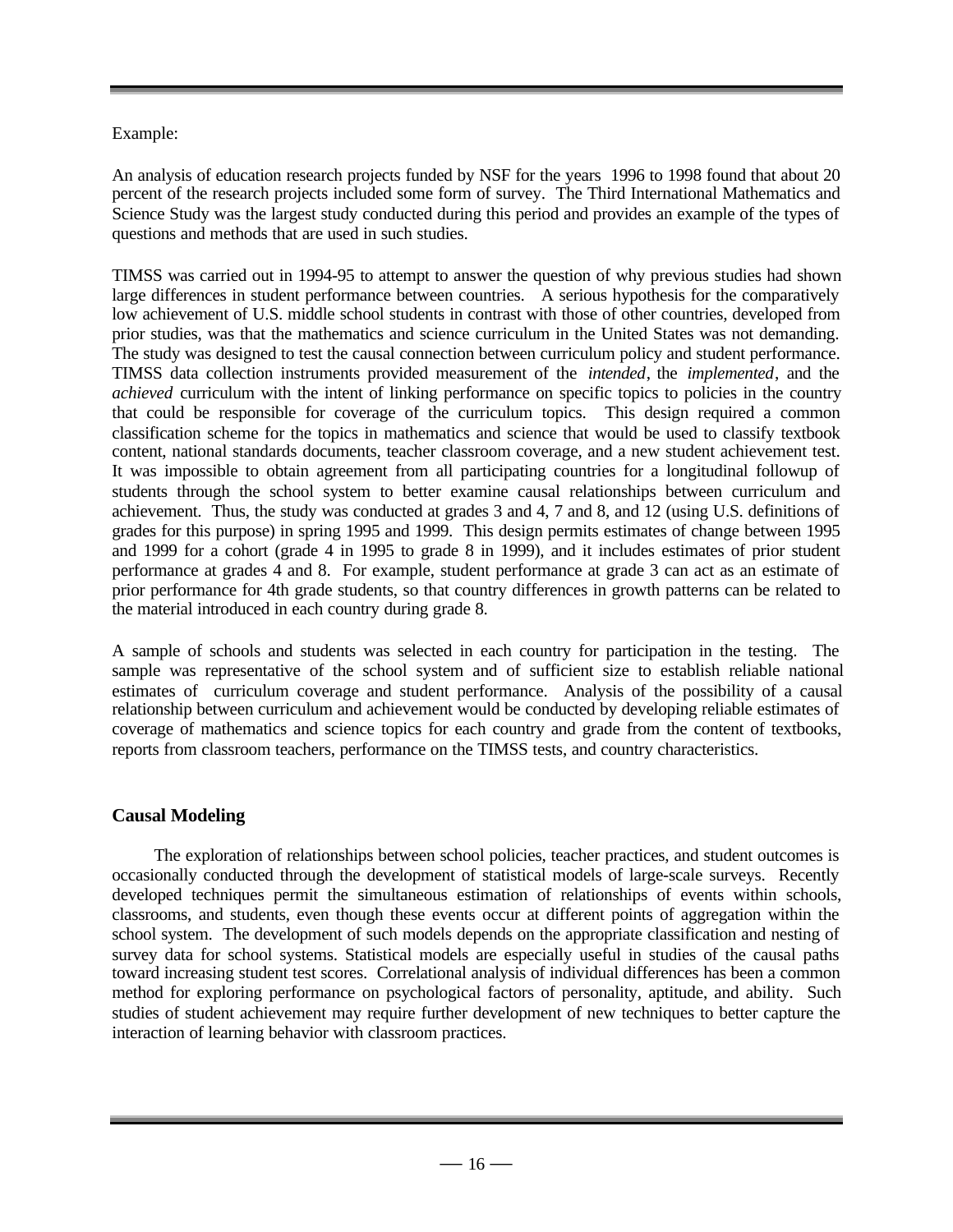### Examples:

Education studies that use large data sets to produce models of educational processes represent a small proportion of all projects funded by NSF. Model building for mathematics and science education is limited by the availability of survey data about mathematics or science activities in schools.

Two studies by Schneider conducted of the NELS:88 longitudinal survey provide insight into the power and limitations of correlation analysis for the study of causal relationships between school characteristics and student performance (Schneider, Swanson, and Riegle-Crumb, 1998; Swanson and Riegle-Crumb, 1999). One study examined the causal connection between secondary school curriculum and postsecondary school performance by relating the courses taken in high school in this longitudinal study to later college performance. This found that one of the strongest predictors of continuation in 4-year college attendance is rigorous high school mathematics, science, and foreign language courses but not advanced history.

Another study used large-scale databases to investigate how school and family context variables influence student outcomes including academic performance, college entrance, and psychological well-being. It related courses taken by students in high school to their later performance in college by using a nationally representative sample of students who were followed from 8th grade through college. By analyzing differences in courses reported on high school transcripts, the study investigators found that taking rigorous courses in science, mathematics, and foreign language during high school was related to the likelihood that a high school graduate will attend a 4-year college. Statistical models, such as hierarchical linear models and logistic regressions, were used to fit differences across students in the national survey. Quantitative methods have the value of providing estimates for the general population, but the scope and depth of analysis are constrained by the quality of items used on the instruments for collecting the data.

## **Case Study and Other Qualitative Methods**

An example of a qualitative method that has been used for education research is the case study. Case studies are intensive studies of specific instances. Yin (1994) defines a case study as an "empirical inquiry that investigates a contemporary phenomenon within its real-life context, especially when the boundaries between phenomenon and context are not clearly evident" (p. 13). He observes that the type of research question that might be addressed by a case study are "how" and "why" questions but not "what" questions, which would be answered by analysis of surveys or archives. Case studies are used when the "researcher has little control over events and when the focus on a contemporary phenomenon within some real-life context" (Yin, p. 1). He points out that case studies may be used to "*explain* the causal links in real-life interventions that are too complex for the survey or experimental strategies" (p. 15).

Other qualitative methods might explore aspects of educational activities with yet other means. Investigators who work in this tradition may analyze life histories or use ethnographic methods to describe the features of a home, classroom, school, or school organization. Some methods of inquiry that are often used in such research include thinking aloud, stimulated recall, journal keeping, policy capturing, and the "repertory grid technique" for describing how constructs are created and related to each other (Gall, Borg, and Gall, 1996). Detailed descriptions of investigation techniques are described in the *Handbook of Qualitative Research,* edited by Denzin and Lincoln (1994).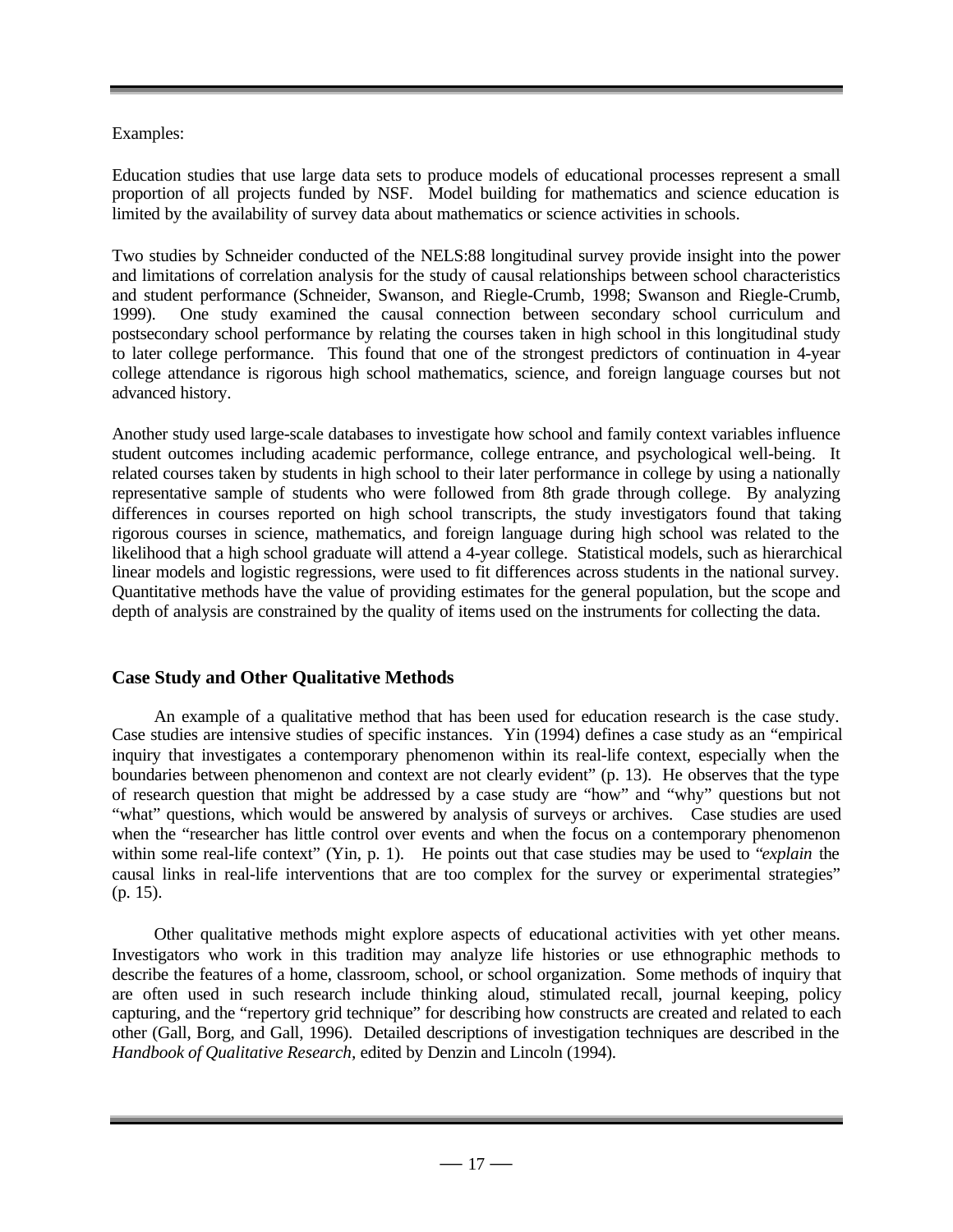Commenting on the process of making valid inferences from events outside the laboratory with qualitative methods such as the case study method, Donald Campbell made these important observations:

More and more I have come to the conclusion that the core of the scientific method is not experimentation per se but the strategy connoted by the phrase plausible rival hypotheses. This strategy may start its puzzle-solving with "evidence" or it may start with "hypothesis." Rather than presenting this hypothesis or evidence in the context-independent manner of positivistic "confirmation" (or even postpositivistic "corroboration"), it is presented instead in extended networks of implications that (while never complete) are nonetheless crucial to its scientific evaluation (foreward to Yin, 1994).

He correctly points out that the nature of science is not in the choice of the method, but in the endless tasks carried out by the scientific community to make explicit how available data fit with existing hypotheses.

Example:

A significantly large number of awards to researchers in mathematics and science education use case study methods. Approximately a third or more of all projects involve either a use of descriptive case studies or causal analysis from case studies.

The Business Leaders and School Reform project is a case study of school reform in Charlotte, North Carolina (Mickelson and Smith, forthcoming). The project addressed the relationship between local schools and economic development; the nature and consequences of school reforms influenced by the corporate agenda; and the ways in which adolescents from different races, classes, and genders respond to the opportunity structure they perceive as awaiting them. The project conducted interviews with educational, civic, and business leaders; made observations at conferences and forums; and collected documents that describe the context in which Charlotte launched a school reform initiative in the early 1990s.

Data collected included a survey about employer satisfaction from a sample of business leaders. The study also included the collection of documents from the school system related to curricular and instructional reforms; plans for enrollment growth and pupil assignment; district-wide indicators of student achievement, attendance, retention, and graduation rates; and school- and individual-level indicators of opportunities to learn and outcomes. Focused interviews with key school system personnel further illuminate the patterns the quantitative data suggest. Also, the study conducted a survey of 8th and 12th grade students in the school district. The survey instrument assessed students' attitudes toward education, work, and the future (educational and occupational aspirations), as well as individual and family background indicators. School system electronic data regarding achievement, test scores, attendance, and the prior schools students attended were merged with survey data. The case study involved integrating all of these sources of information to produce a holistic account of school reform in one city.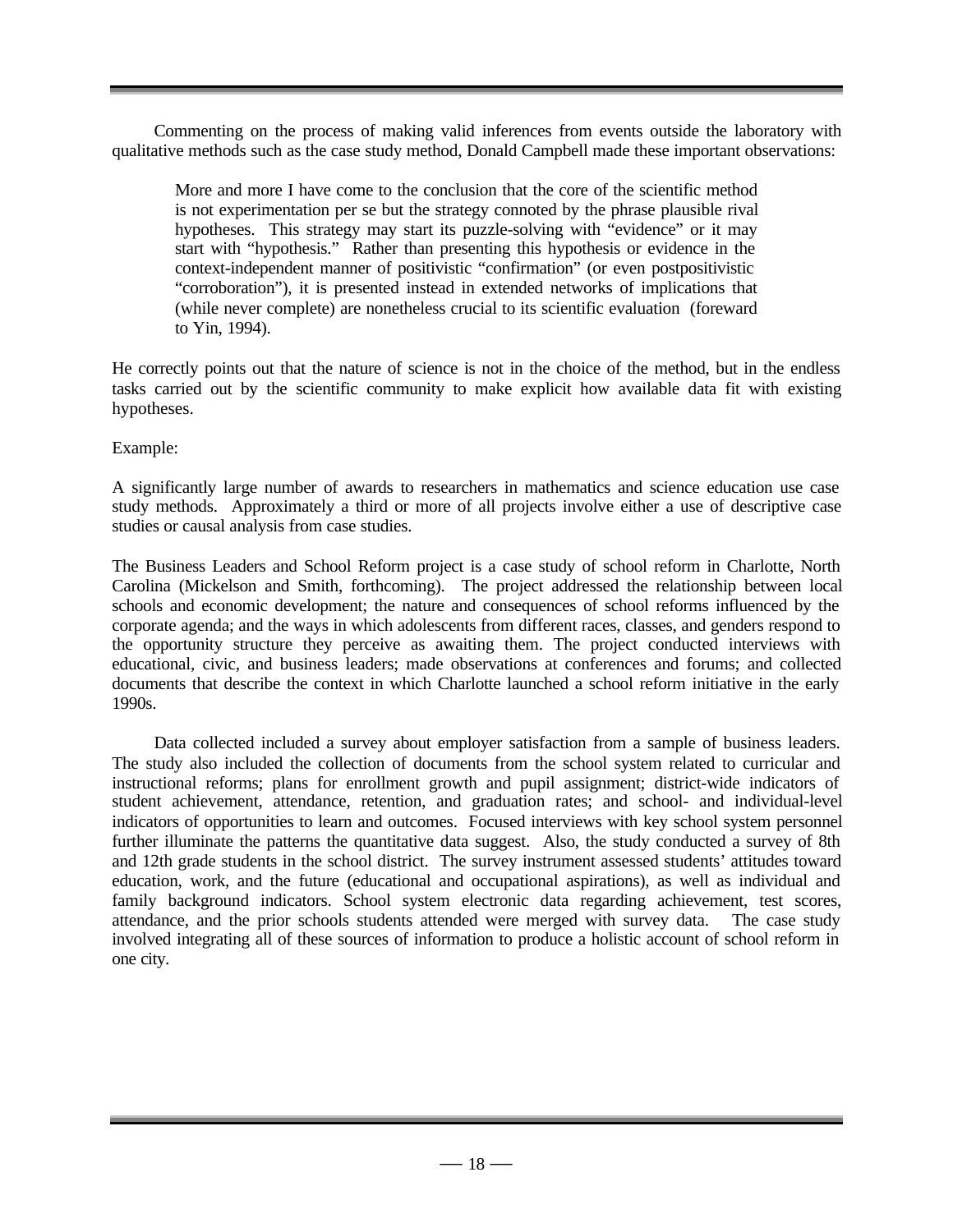# **Guiding Principles for Research Proposals**

This section presents a draft set of guiding principles for proposals submitted to the research program<br>in EHR. These guiding principles were developed from the discussion of the investigators, all of<br>whom had been previou in EHR. These guiding principles were developed from the discussion of the investigators, all of whom had been previously funded by NSF or had participated in reviews of proposals and had attended the workshop on methodology. The principles should apply to research projects regardless of the scale of the project, the methodological approach taken, or whether the project might be classified as either basic or applied. Meeting the standard applied by a given guiding principle (validity, for example) may be carried out differently in projects that use different strategies (e.g., design experiments versus nationally representative surveys).

Research projects are judged on the basis of the match between the approach taken and the ideas, outcomes, or models that the research is trying to explore. No single research model can be selected as more successful than another without clarity on the problem and the theoretical approach that will be involved. Williams James is reputed to have said, "You can't pick up rocks in a field without a theory" (Agar, 1980). The notion of theory may extend from a guess or conjecture to grand theories. Every research proposal must have a statement of how and why things are put together somewhere in its text. Thus, we begin with a statement about defining a research problem.

## **The Problem**

Every proposal must be clear about the issues, understandings, or practices that are to be addressed. While, in the broadest sense, all projects are expected to deepen our understanding of how students learn in mathematics and science and what can be done to improve this learning, there is great variety in the specifics of what any single work addresses. Descriptions of the problem are expected to indicate what the project is intended to do, as well as why the set of activities is worth doing. The researcher should be able to answer why the proposed study is worth funding and why it is significant in relation to other work and to current issues of importance to education researchers. The merit or value of a research problem should not be assumed or asserted; it should be justified, explained, supported, and in other ways explicitly rationalized.

Researchers should examine the program announcements of the research programs before submitting their proposals. The announcements list criteria for selecting awards and suggest areas for researchable questions. For example, the Research on Education Policy and Practice program suggested areas for investigation such as, How do people learn? How does technology change how people think, learn, approach, and solve problems? What does a constructivist class look like? How can schools be reorganized to encourage this kind of instruction? Proposals should address the following topics in clarifying the nature of the research problem.

**Relevance to important sociopolitical research issues of the day.** As highlighted in the NSF program announcement, projects funded by EHR are intended to lead toward the improvement of instructional practice or school management. For example, researchers and practitioners have been concerned with developing a more complete understanding of reasons for performance differences among students from different racial and ethnic or gender groups. This interest was reinforced by the civil rights movement and the desire to eradicate the unacceptable gaps in performance between groups that had been observed. More recently, research studies have been influenced by the movement to develop education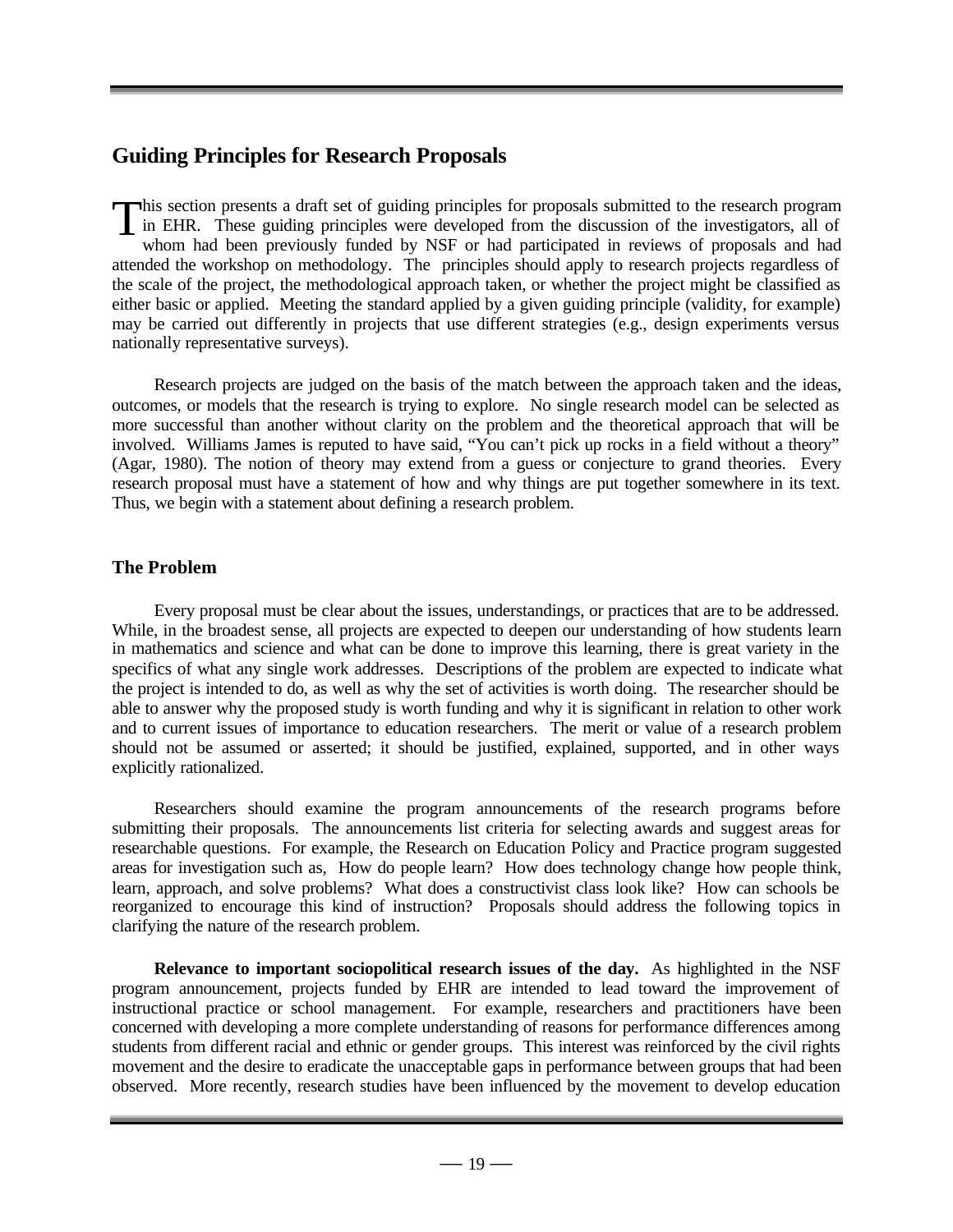standards and the programs and products that they have spawned. Studies that shed light on the extent to which the standards have been implemented and whether they had an impact on mathematics and science learning have been encouraged.

Projects should be clear about how their research problem relates to salient educational policy issues. How does what is being done have the potential for affecting teaching and learning in both the short and longer term? Who will benefit? What use is the study expected to be to the field? Good projects have part of their focus on an issue that can be eventually applied to improved performance in school systems. Another part of the justification for the study should set the research problem in a broader context that demonstrates how it would add cumulative knowledge to understanding education practice in the long term. The justification for any project should provide clear connections between what is being proposed and how the exploration of the topic might be expected to inform the current educational debate.

**Importance of deepening our understanding of the content of education; how students learn in mathematics and science.** Central to NSF's mission is helping students to learn mathematics and science with understanding so that all students have the skills and abilities to solve nonroutine problems in varying contexts and situations. This has two important implications for research studies submitted to NSF: they should be strongly anchored in the specific and unique features of the mathematics and science domains; and they should explore how students learn for understanding.

Special attention should be given to developing and justifying studies that can be called "pivotal studies" (Linn, comment at workshop). Pivotal studies challenge our traditional concepts of learning in a discipline and help us to interpret facts and behaviors in a new light. They may challenge strongly held beliefs about how subject matter should be presented, for example, a focus on depth over breadth or how skills should be clustered or sequenced as in how integrated math is taught as compared to the more traditional mathematics sequences.

**The value system underlying the research proposed.** All research is embedded in a value system or set of beliefs of how the world is structured. For example, the positivist tradition had strong impacts on what was seen as an acceptable research model, data collection techniques, and ways of interpreting what was found. Today it is clear that while positivism still has a strong influence on the thinking of many researchers, multiple paradigms and value systems, sometimes conflicting, co-exist in our educational practices and strongly influence an individual's approach to designing and exploring a research question. For example, adoption of constructivist models of learning may affect the very questions and vocabulary used to frame the study questions and, almost certainly, the measurement techniques to identify student learning. Thus, research proposals should be as explicit as possible in identifying the framing assumptions being made about the exploration to be undertaken.

**Place of investigation in a developing line of research; evidence of linkage to future studies.** New research should be related to relevant prior work, and prospective investigations should provide documentation that places underlying philosophies, specific research questions, methodologies, and outcomes in the context of that existing research. This connection to the field is done to incorporate ideas from others and to make a case for the value of the work being proposed. Many new research projects are cross-disciplinary, and methodologies from one field are being applied to another. In such cases, it is important to introduce the new methodologies so that all reviewers will be acquainted with the approach. The proposal could present a short history of previous uses of the approach, explain why application to a new area might be expected to be successful, and discuss differences or adaptations that are being considered.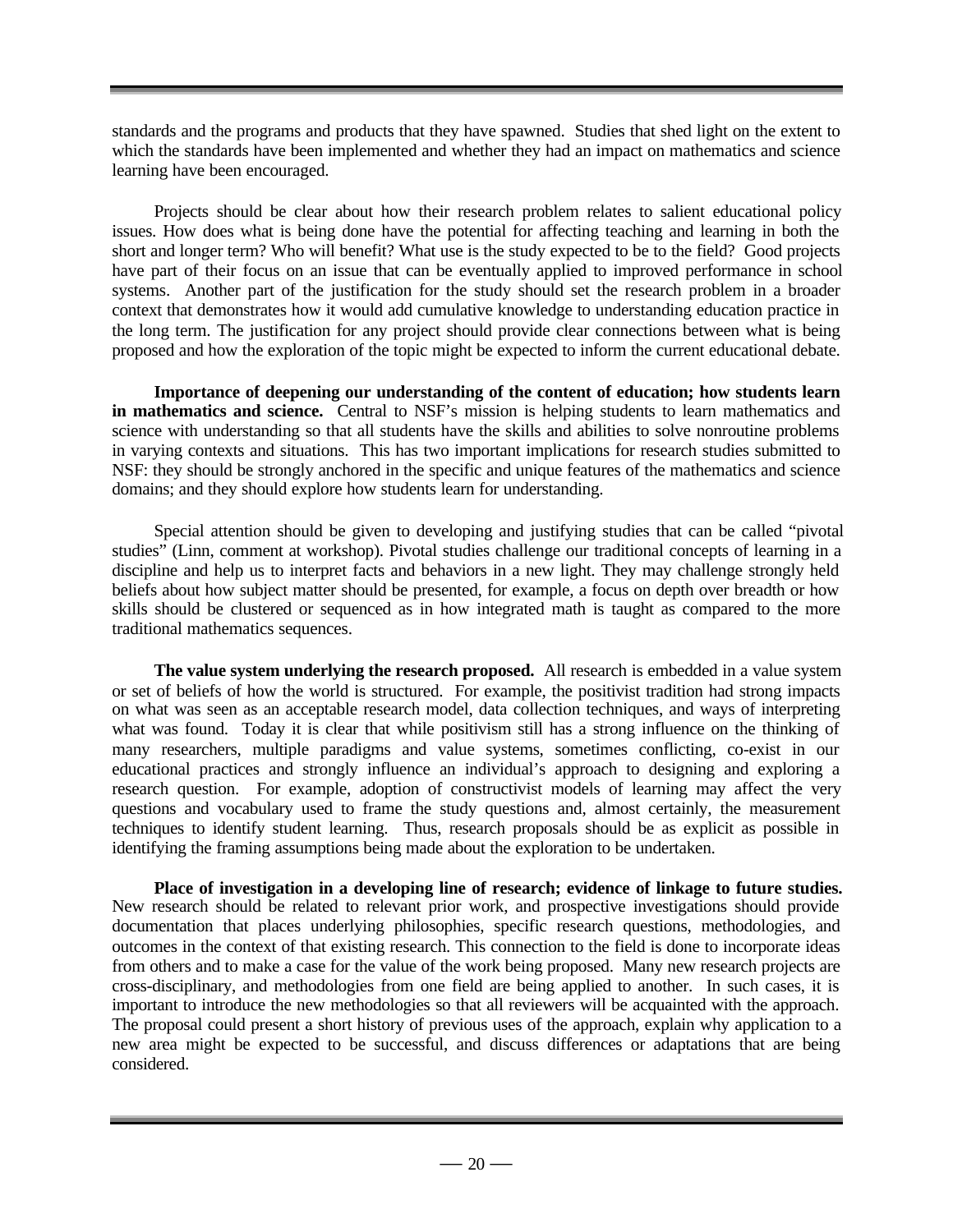Just as research projects emerge from previous research efforts, they also have implications for investigations that have yet to be fully formed. Few projects are stand-alone events; more frequently, projects are best understood as that part of a research program or series of efforts designed to more fully explore a broad idea or approach. Consequently, in presenting a proposal for a research study, it is important to show how the study fits with other ongoing or planned events. Such explanations provide a stronger rationale for the particular strategies being proposed. The argument for a case study or investigation focused on a small sample may be strengthened by providing a context for the study as part of a series of in-depth explorations that, taken together, might be considered a more robust examination of the problem. In a similar way, the value of a nationally representative survey may be enhanced if it is understood that other efforts may provide a more detailed examination of critical exemplars explored in a more limited way through survey techniques.

#### **The Research Procedures**

The procedures section of a proposal presents the overall approach to carrying out the study, taking into account theoretical, technical, practical, and ethical concerns. The emphasis should be on describing not only what is proposed, but also on why the procedures advance understandings of both substantive and methodological issues.

**Overall approach and coherence.** Proposals should have a strong internal coherence in terms of questions, design, and data analysis; procedures should be explained and justified as compared to other procedures; and proposal writers should show awareness/understanding of new and emerging ideas/techniques, which may be statistical, methodological, or conceptual.

For example, Marcia Linn spoke at the workshops about studying the inquiry method of investigation as implemented in science classrooms. She explained that researchers need to develop methods appropriate for understanding how students learn to think broadly and not just memorize topics that can be investigated with simple tests. The methods of developing tests and conducting surveys of student opinions are not adequate for describing the classroom experiences of students and teachers under these models of student learning. Rather, what is needed are more in-depth descriptions of the learning process that explore how teachers develop and support inquiry-based learning, how they balance constructivist and didactic approaches, and how they can take multiple paths to support student learning for understanding rather than recall. Similarly, in such a study, a sampling frame, data collection schedule, and analytic techniques must be proposed that provide for rich narrative descriptions of how learning occurs. These techniques should be related back to the conceptual model of teaching and learning under investigation. In such intensive studies of learning behavior, large samples of students and teachers or one-time sampling of behavior are likely to be of marginal relevance because they do not capture the dynamic nature of inquiry.

**Research design.** A proposal should describe the design and explain why or how it is appropriate for the questions to be addressed. It should also discuss the developmental status of research (how the project will change as it proceeds) and the constraints of the situation in which it will be carried out. How will the research design support the goal of describing more accurately and fully what it takes to increase our knowledge of how students learn with understanding?

Specific attention should be given to describing the treatment, the samples, the time frame, and the analytic techniques that will be used. Proposals should explicitly address whether control or comparison groups will be employed and discuss the rationale for inclusion or exclusion. Some designs can apply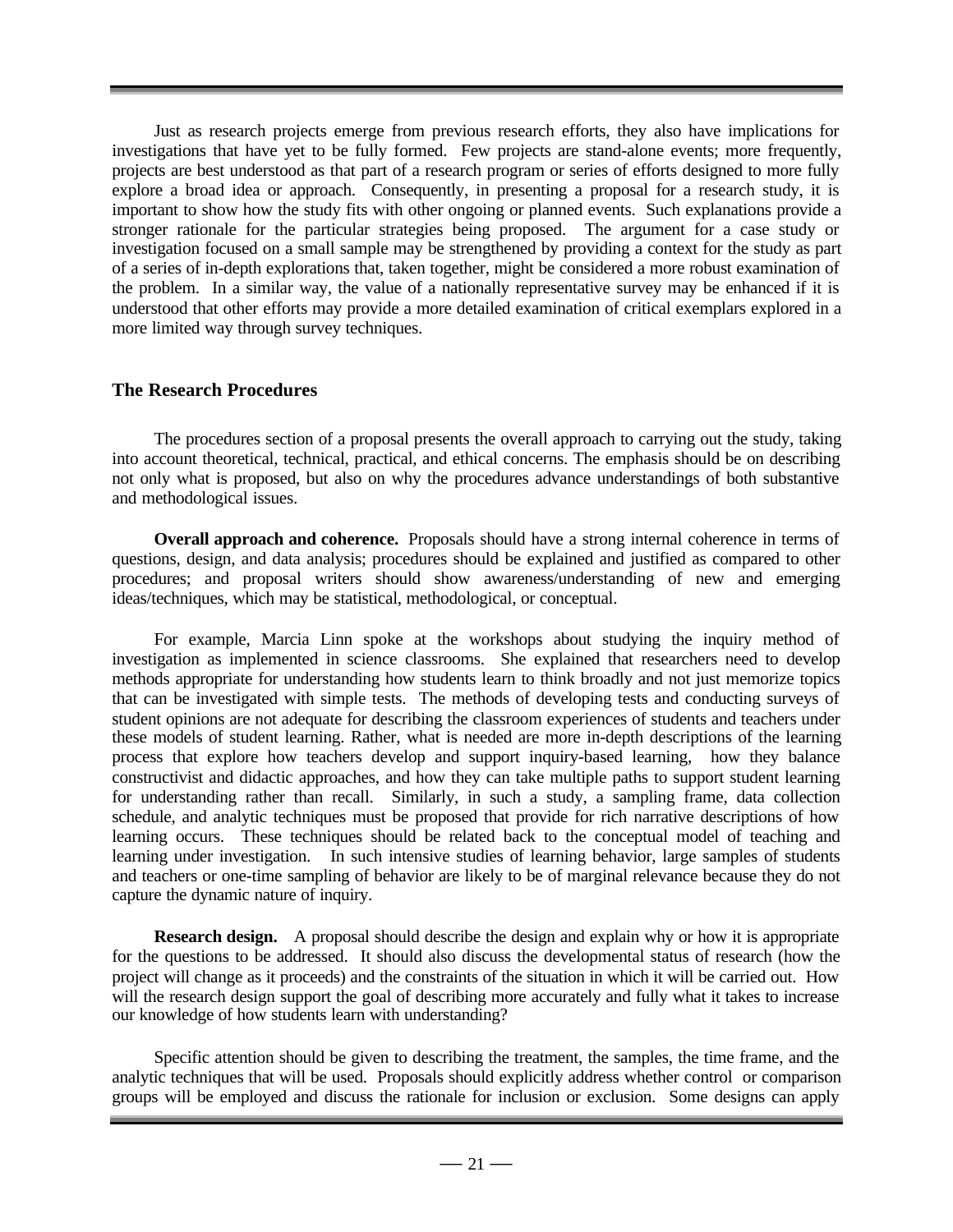control groups. In other cases, it may be more appropriate to appeal to "standards" rather than control groups to judge the efficacy of the education activity. (A helpful discussion of types of research designs can be found in Romberg, 1992.)

**Instrumentation.** Proposals should clearly specify the types of quantitative and qualitative techniques that will be used to collect data, along with a rationale for why the technique was selected. Researchers are encouraged to try new ways of collecting data, drawing on approaches from other fields and making advances in the use of new technologies.

When discussing new types of instruments, it is important to provide evidence that the instruments meet the quality standard for the field. Existing instruments to be used should be those with established soundness for the research questions and populations to which they will be applied. Where new instruments are proposed, procedures for establishing their soundness should be described.

Procedures will vary with the instrumentation used. Classical reliability and validity measures, as defined by quantitative researchers, are useful only for quantitative measures. Fairness or lack of population bias is also a high priority. Qualitative researchers have long taken exception to the way quality has been assessed, positing the importance of the soundness of data-gathering procedures over stability of outcomes. They argue that validity is the only meaningful criterion and reliability should be de-emphasized (Denzin and Lincoln, 1994). Indeed, the value of stressing validity over reliability is a theme that today cuts across the traditional quantitative and qualitative methods distinction.

- As new types of assessment techniques have replaced standardized, multiple-choice tests, even quantitative researchers have begun to question traditional approaches to establishing quality and have argued for validity over reliability.
- Researchers whose approach focuses on providing in-depth descriptions of changes in learning processes in relationship to changes in learning conditions also find the notion of reliability to be inappropriate. Instead, evidence of authenticity in the situations being presented and the measurement techniques used is seen to be of paramount importance.
- The instruments are based on new and emerging technologies, the challenge becomes more complicated, and some new areas may need to be considered. For example, if video techniques are proposed, the researcher should consult existing handbooks by those who have conducted extensive studies (see Fernandez, Rankin, and Stigler, 1997).

While the absence of a single set of criteria for quality makes the task of judging the soundness of instrumentation more difficult, and even to some extent subjective, it does not make the need for assuring quality any less important. Researchers should show that they have a deep understanding of the criteria commonly accepted for soundness for the instruments proposed and present evidence that these criteria have or will be met.

**Feasibility.** Research proposals should document an awareness of what needs to be done to carry out studies in a situation the researcher does not control. Special emphasis will be placed on practical concerns that need to be addressed in researching school settings.

Researchers familiar with the constraints of school settings recognize that it is frequently necessary to make some tradeoffs in the requirements of research designs in order to be allowed to conduct studies in school and other real-life settings. Preplanned activities in schools, such as excursions, may conflict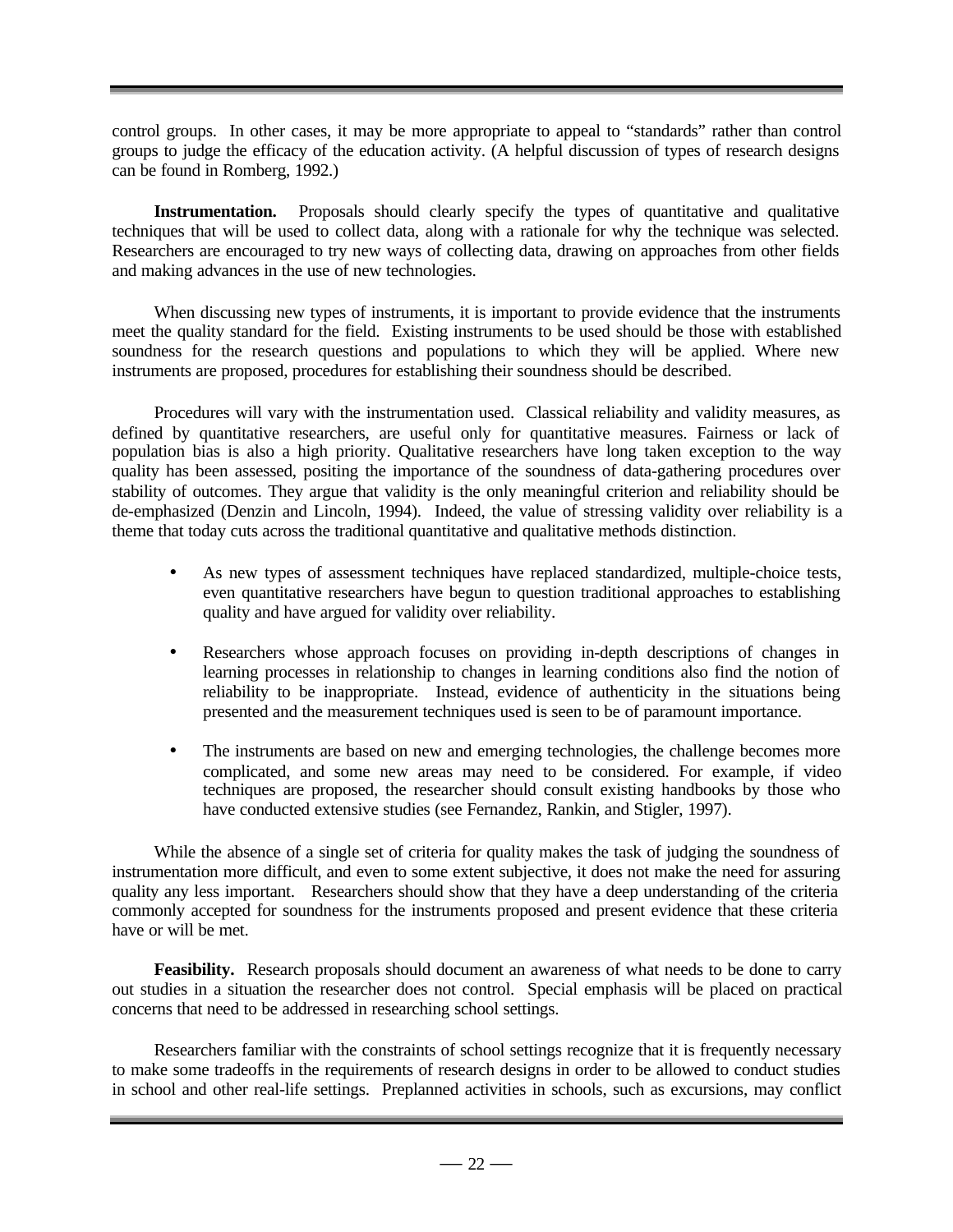with scheduled exams, and teachers participating in a study may choose to not participate after weeks of involvement. Procedures that may be possible in a laboratory or some other setting may be impossible to implement in the school setting, where the business of educating students has the highest priority.

- While, for example, from a research point of view, multiple lab sessions of 1 to 2 hours might be desirable for studying the acquisition of a particular concept, it may be impossible to remove students from their regular instruction for such lengths of time. Shorter or fewer sessions may be the only choice possible.
- Those wishing to employ techniques such as videotaping of teachers' instructional practices may find that the videotaping procedure is not possible or would not be effective because of the layout of the room or learning spaces. What is videotaped may have to be altered to suit the physical shape of the setting.
- A research proposal that includes alteration of a curriculum in mathematics or science in a school may not be permitted by the school administration unless all the objectives included on the state's high-stakes testing program are covered. What is taught may have to be determined by accountability concerns before the research concerns.

In developing proposals for research in such settings, researchers should provide convincing evidence that they are aware of and have strategies for dealing with constraints that may be placed on their activities. A proposal for school-based research that appears to assume the control available in a laboratory is likely to be questioned. Some factors to address include (1) the timing and duration of the research activities; (2) plans for obtaining permissions that need to be granted to work with schools and students; (3) provisions for review of instruments, procedures, or reports; (4) constraints on the kinds of questions that can be addressed; and (5) acknowledgment of the requirements that may be imposed regarding interaction with special needs students.

**Generalizability.** Proposals should discuss how they will address issues related to defining or establishing the generalizability of their research and findings to other settings, that is, how the study will address concern for the potential impact of research on other sites, in other situations, moving from the research setting to real-life applications, etc.

Many forms of replicability should be considered. Some are "local," so that conjectures originally developed in one classroom or with one student are then further explored for robustness and replicability with another. Other forms of replicability are more distal, for example, a reform at one school that is implemented in another. In all cases, the researcher must show sensitivity to the importance of identifying the right description of what it is that one would expect to replicate. Listing the observable materials and activities does not constitute that kind of description, although most discussions of replication assume it does. Successful sustainability and scaling up require the capability to capture the germ of the reform, idea, or product.

**Ethics.** Research proposals should show an awareness of ethical issues that may be involved with the project. The researcher should show how decisions may be made throughout the research project, from planning and implementation to analysis. The proposal, or related human subjects certification, should discuss how such issues related to privacy and confidentiality will be addressed, that is, what safeguards will be put into place to make sure that the work and reports that come out do not damage the individuals who have participated. The integrity and anonymity of subject—teachers, administrators,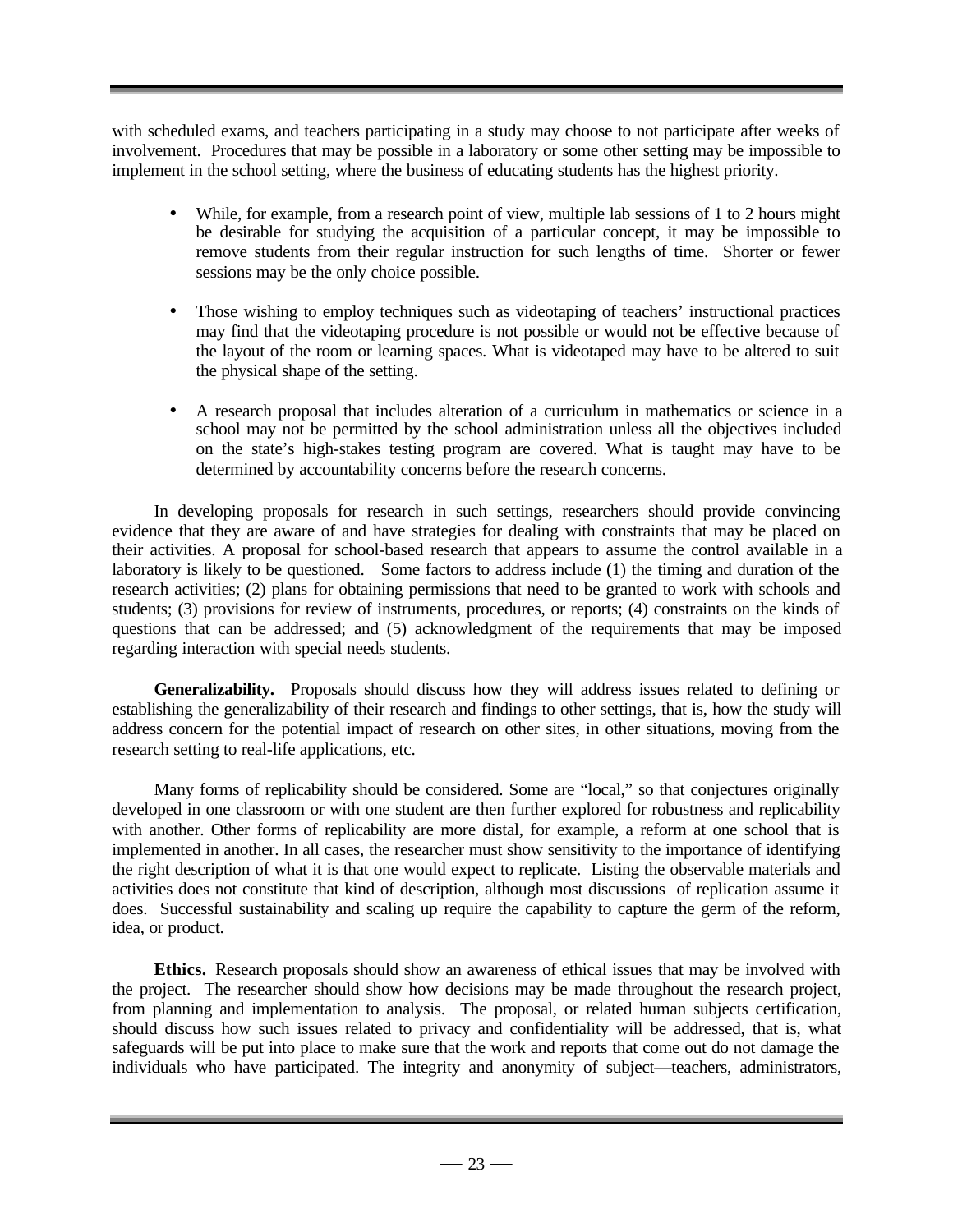children, and parents—must be respected. Clear statements need to be made regarding who will own the data and who will report on them.

Researchers are well aware of the need to safeguard the privacy of human subjects and to make sure that their participation in a research project does not place them in any personal jeopardy because of what they do or say. Indeed, many projects would be impossible to conduct if participants felt that their opinions, perceptions, or behaviors were to be attributed to them in any specific way. In large-scale studies, it has been fairly easy to provide confidentiality by reporting data only at the group level and by placing limitations on the size of the group for which data will be presented in any disaggregated form. (Usually, the requirement is at least 10 subjects in a group.)

Where small samples are used, assurance of confidentiality may pose a significant challenge. Proposals should address the issue of confidentiality and explicitly address how the rights of subjects will be protected, even if that protection may limit some aspects of the research itself. If only a small number of people will be able to recognize the identity of a respondent, that recognition may be sufficient to cause personal embarrassment and harm. Sowder (1998) points out that some research has led to, and perhaps even rested on, a relationship of trust between the researcher and the subject. Thus, the researcher is duty bound to address the manner in which the data will be presented since presentation can have serious personal consequences.

Researchers who collect large data sets that might be used by others should explain in the proposed statement of work that they have plans for making the data available to others for secondary analysis. It is recommended that all data sets be released to other researchers, with complete documentation, by 1 year following the publication of results.

# **Final Comments**

his workshop was an effort by the Division of Research, Evaluation and Communication to This workshop was an effort by the Division of Research, Evaluation and Communication to systematically engage principal investigators of funded projects in a discussion of qualities that define the best research studies. define the best research studies. The conversation was lively and productive, although it was not completed at the end of the scheduled 2 days. The result was an understanding that educational research must not be limited by a single set of methods and that research results should reflect the rich nature of education experienced by students. This report has attempted to report the essential findings of that workshop to a broader audience to stimulate further efforts to improve the quality of education research. The work to improve educational research is an ongoing effort.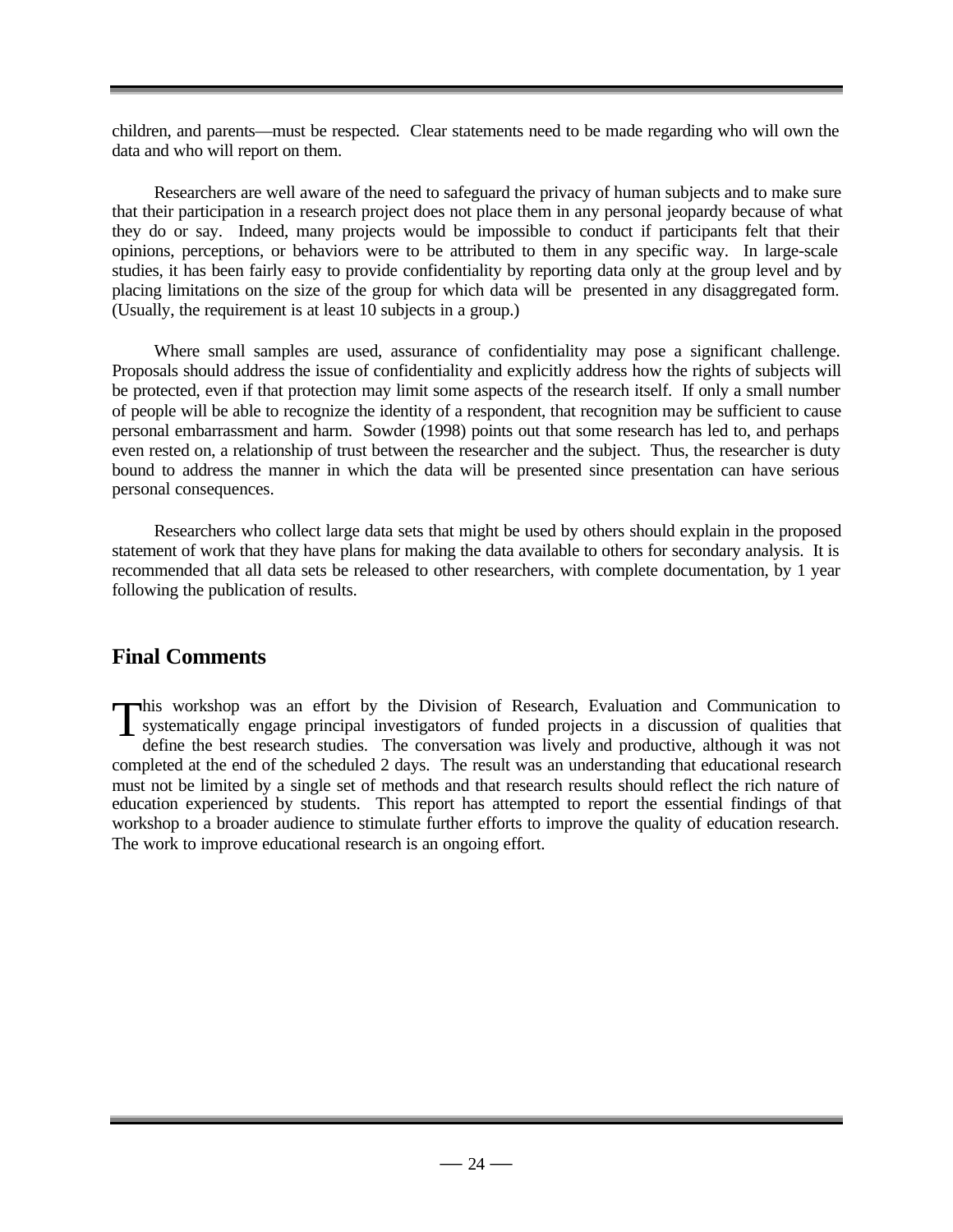#### **REFERENCES**

- Agar, M. (1980). *The professional stranger. An informal introduction to ethnography*. San Diego, CA: Academic Press.
- Bell, P., and Linn, M.C. (1999). Scientific arguments as learning artifacts: Designing for learning from the Web with KIE. Submitted to the *International Journal of Science Education.*
- Brown, A.L. (1992). Design experiments: Theoretical and methodological challenges in creating complex interventions. *The Journal of the Learning Sciences*, 2, 137-178.
- Campbell, D.T., and Stanley, J.C. (1963). *Experimental and quasi-experimental designs for research.* Boston: Houghton Mifflin Company.
- Cobb, P. (1999). Individual and collective mathematical learning: The case of statistical data analysis*. Mathematical Thinking and Learning*, 1, 5-44.
- Cobb, P. (in press). Supporting the improvement of learning and teaching in social and institutional context. In *Cognition and Instruction: 25 Years of Progress,* edited by S. Carver and D. Klahr. Mahwah, NJ: Lawrence Erlbaum Associates.
- Cohen, E.G., and Lotan, R.A. (1997). *Working for equity in heterogeneous classrooms: Sociological theory in practice*. New York: Teachers College Press.
- Collins, A. (1999). The changing infrastructure of education research. *Issues in education research,* chapter 13, edited by E.C. Langemann and L.S. Schulman, San Francisco, CA: Jossey-Bass.
- Cronbach, L., and Suppes, P. (Eds.). (1969). *Research for tomorrow's schools: Disciplined inquiry for education. A report of the Committee on Educational Research of the National Academy of Education*. New York: Macmillan.
- Denzin, N., and Lincoln, Y. (Eds). (1994). *Handbook of qualitative research*. Thousand Oaks, CA: Sage.
- Ducharme, M.K., Licklider, B.L., Matthes, W.A., and Vannatta, R.A. (1995). *Conceptual and analysis criteria: A process for identifying quality educational research.* Des Moines, IA: FINE Foundation.
- Eisenhart, M.A., and Borko, H. (1993). *Designing classroom research: Themes, issues, and struggles.* Boston: Allyn and Bacon.
- Eisenhart, M.A., and Howe, K.R. (1992). Validity in educational research. In *The handbook of qualitative research in education*, edited by M.D. LeCompte, W.L. Millroy, and J. Preissle. New York: Academic Press.
- Fernandez, C., Rankin, S., and Stigler, J. (1997). *Videographics handbook: Video tape procedures for TIMSS.* International Association for the Evaluation of Educational Achievement (IEA). Duplicated.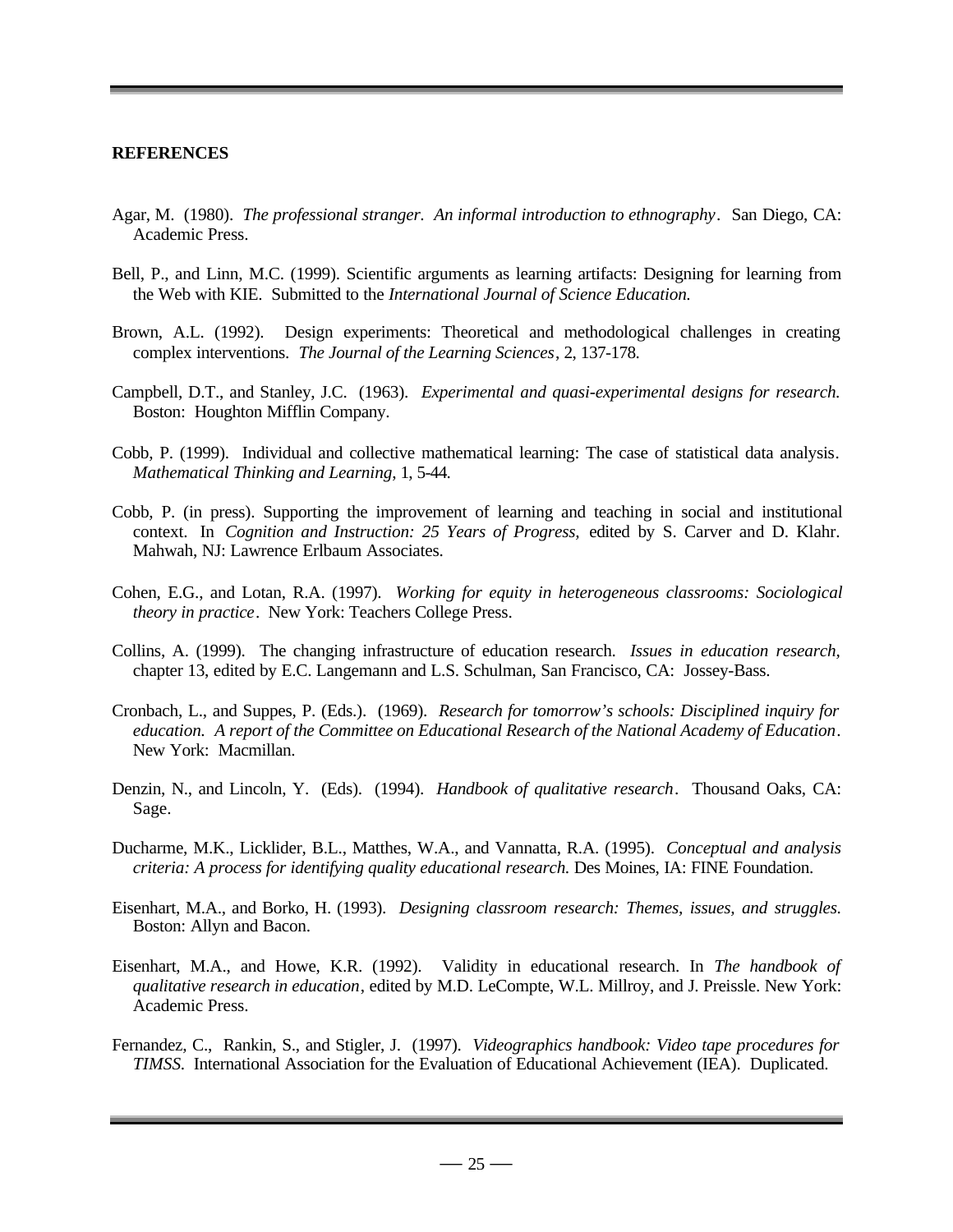- Flinders, D.J., and Mills, G.E. (Eds.). (1993). *Theory and concepts in qualitative research: Perspectives from the field*. New York: Teachers College Press.
- Gall, M.D., Borg, W.R., and Gall, J.P. (1996). *Educational research: An introduction*, Sixth Ed. New York: Longman.
- Gephart, W., and Ingle, R., (1969). *Educational research: Selected readings*. Columbus, OH: Charles E. Merrill.
- Kelly, A. E., and Lesh, R. (2000). *Handbook of Research Design in Mathematics and Science Education.* Mahwah, NJ: Erlbaum.
- Labaree, D.F. (1998). Educational researchers: Living with a lesser form of knowledge. *Educational Researcher*, 27, 8, 4-12.
- Lagemann, E.C., and Schulman, L.S (1999). *Issues in education research*. San Francisco, CA: Jossey-Bass.
- Linn, M.C. (1995). Designing computer learning environments for engineering and computer science: The scaffolded knowledge integration framework*. Journal of Science Education and Technology*, 4(2), 103-126.
- Mickelson, R.D. (Forthcoming). The effects of segregation and tracking on African American high school achievement. *Journal of Negro Education.*
- Mickelson, R.D., and Smith, S.S. (Forthcoming). *All that glitters is not gold: The outcomes of educational restructuring in Carolina, North Carolina.* Education Evaluation and Policy Analysis.
- Romberg, T. (1992). Perspectives on scholarship and research methods. In *Handbook of research on mathematics teaching and learning,* edited by D.A. Grows, Ch. 3. New York: Macmillan.
- Romberg, T., and Shafer, M. (In press). Mathematics in context: *Evidence about student outcomes,* in NSF curriculum projects, edited by Senk and Thompson.
- Schneider, B., Swanson, C.B., and Riegle-Crumb, C. (1998). Opportunities for learning: Course sequences and positional advantages. *Social Psychology of Education,* 2, 25-53.
- Schultz, S.E. (1999). To group or not to group: Effects of group interaction on students' declarative and procedural knowledge in science. Unpublished dissertation, Stanford University.
- Sowder, J.T. (1998). Ethics in mathematics education research. In *Mathematics education as a research domain: A search for identity*, Book 2, edited by A. Sierpinska and J. Kilpatrick, pp. 427-442. Kluwer Academic.
- Spindler, G., and Spindler, L. (1992). Cultural process and ethnography: An anthropological perspective. In *The handbook of qualitative research in education*, edited by M.D. LeCompte, W. L. Millroy, and J. Preissle. New York: Academic Press.
- Stokes, D. (1997). *Pasteur's Quadrant: Basic science and technological innovation*. Washington, DC: Brookings Institute.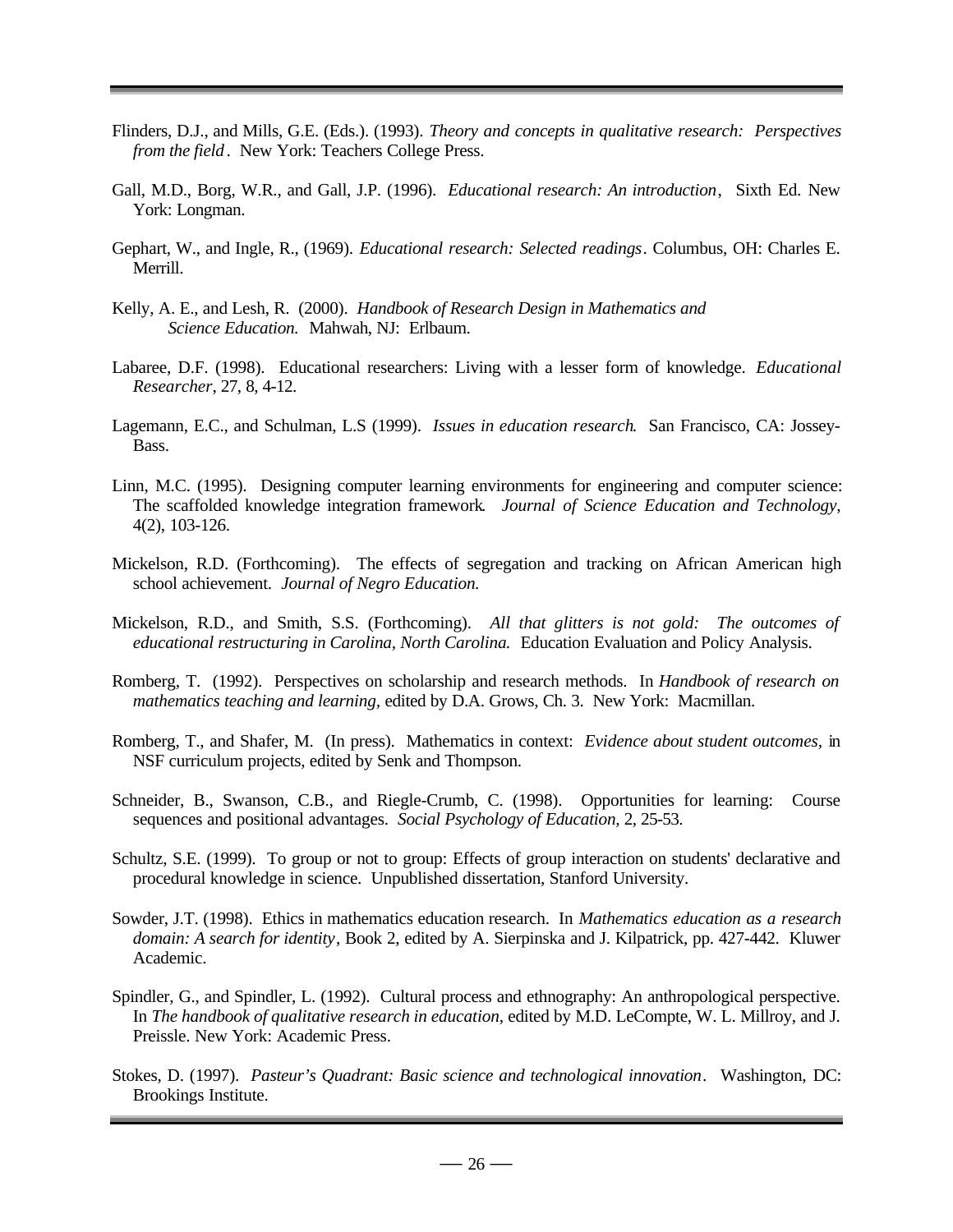- Swanson, C.B., and Riegle-Crumb, C. (1999). Early steps to college success: High school course sequences and postsecondary matriculation. Presented at the American Educational Research Association Annual Meeting, Montreal.
- U.S. Department of Education, National Center for Education Statistics. (1991). *SEDCAR (Standards for education data collection and reporting).* Washington, DC: U.S. Department of Education.
- U.S. Department of Education, National Center for Education Statistics. (1992)*. NCES statistical standards.* NCES 92-021r. Washington, DC: U.S. Department of Education.
- Yin, R.K. (1994). *Case study research. Design and methods*, Second Ed. Thousand Oaks, CA: Sage Publications.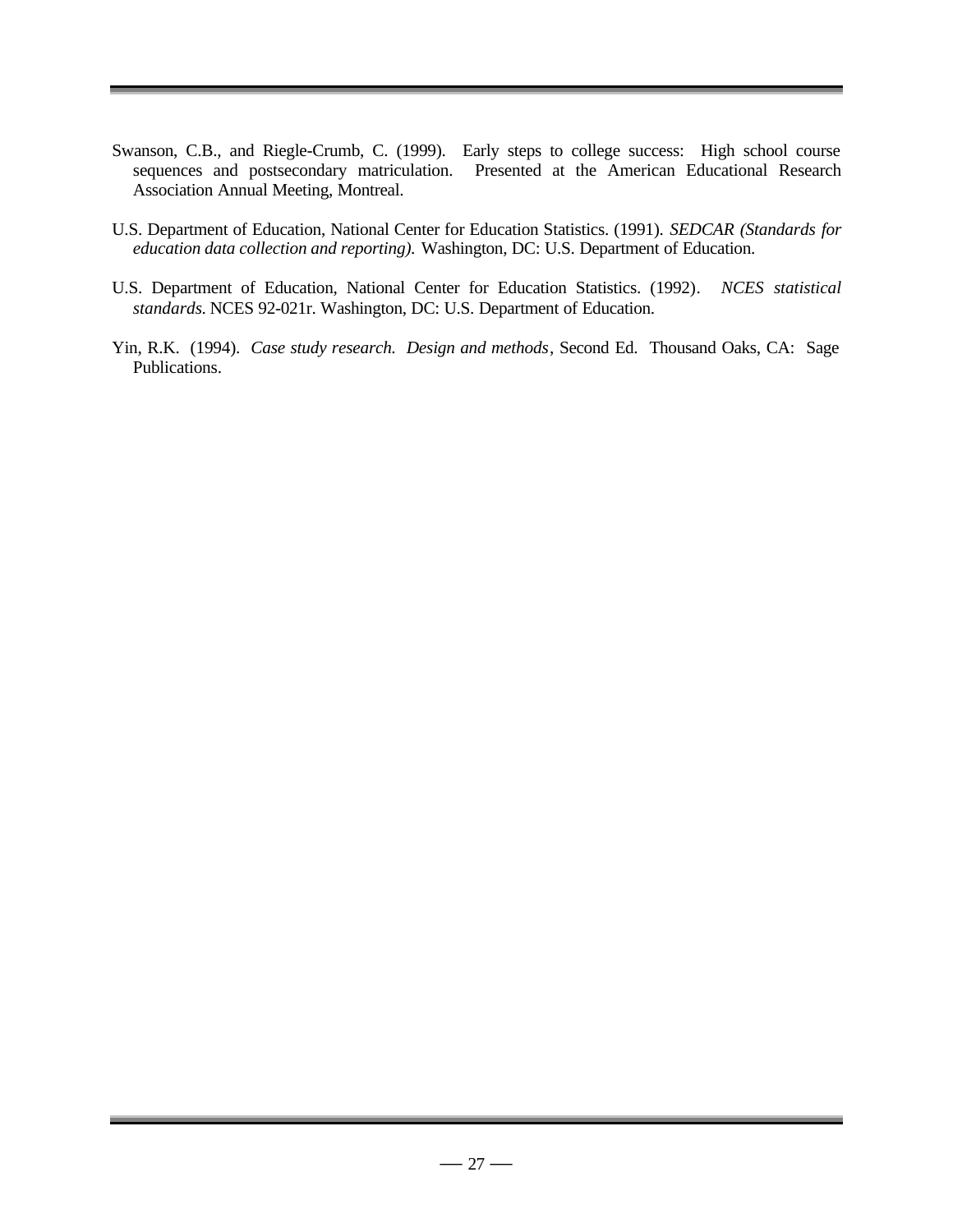# **Appendix A:**

# **Participants in Workshop on Research Methods National Science Foundation November 19-20, 1998**

Organizer: Larry E. Suter

# **Classroom Teachers Group**

| Kathy Borman     | KBorman813@aol.com          |
|------------------|-----------------------------|
| Leona Schauble   | leona@vms2.macc.wisc.edu    |
| Rich Lehrer      | rlehrer@facstaff.wisc.edu   |
| Paul Cobb        | cobbp@ctrvax.Vanderbilt.Edu |
| <b>Ron Marks</b> | ronmarx@umich.edu           |
| Valerie Williams | Valerie_williams@rand.org   |

## **Curriculum Group**

| Joe Krajcik           | krajcik@umich.edu,                 |
|-----------------------|------------------------------------|
| Judith Sowder         | jsowder@sciences.sdsu.edu          |
| Rodney McNair         | rmcnair@udel.edu                   |
| Kenneth Forbus        | forbus@aristotle.ils.nwu.edu       |
| Yasmin Kafai          | kafai@gseis.ucla.edu               |
| Robert Donmoyer       | rdonmoye@magnus.acs.ohio-state.edu |
| Jan Hawkins           | jhawkins@edc.org                   |
| <b>William Sowers</b> | sowers@cosmoscorp.com              |
|                       |                                    |

# **Multilevel Group**

| Ron Anderson        | rea@iea.soc.umn.edu           |
|---------------------|-------------------------------|
| <b>Barry Sloane</b> | FCSLOANE@hewitt.com           |
| Thomas Hoffer       | thoffer@norcmail.uchicago.edu |
| Jim McLean          | jmclean@uab.edu               |
| Curtis Tatsouka     | tatsuoka@pstat.ucsb.edu       |
| Hugh Cline          | hc401@columbia.edu            |
| Uri Wilensky        | uriw@media.mit.edu            |
|                     |                               |

۰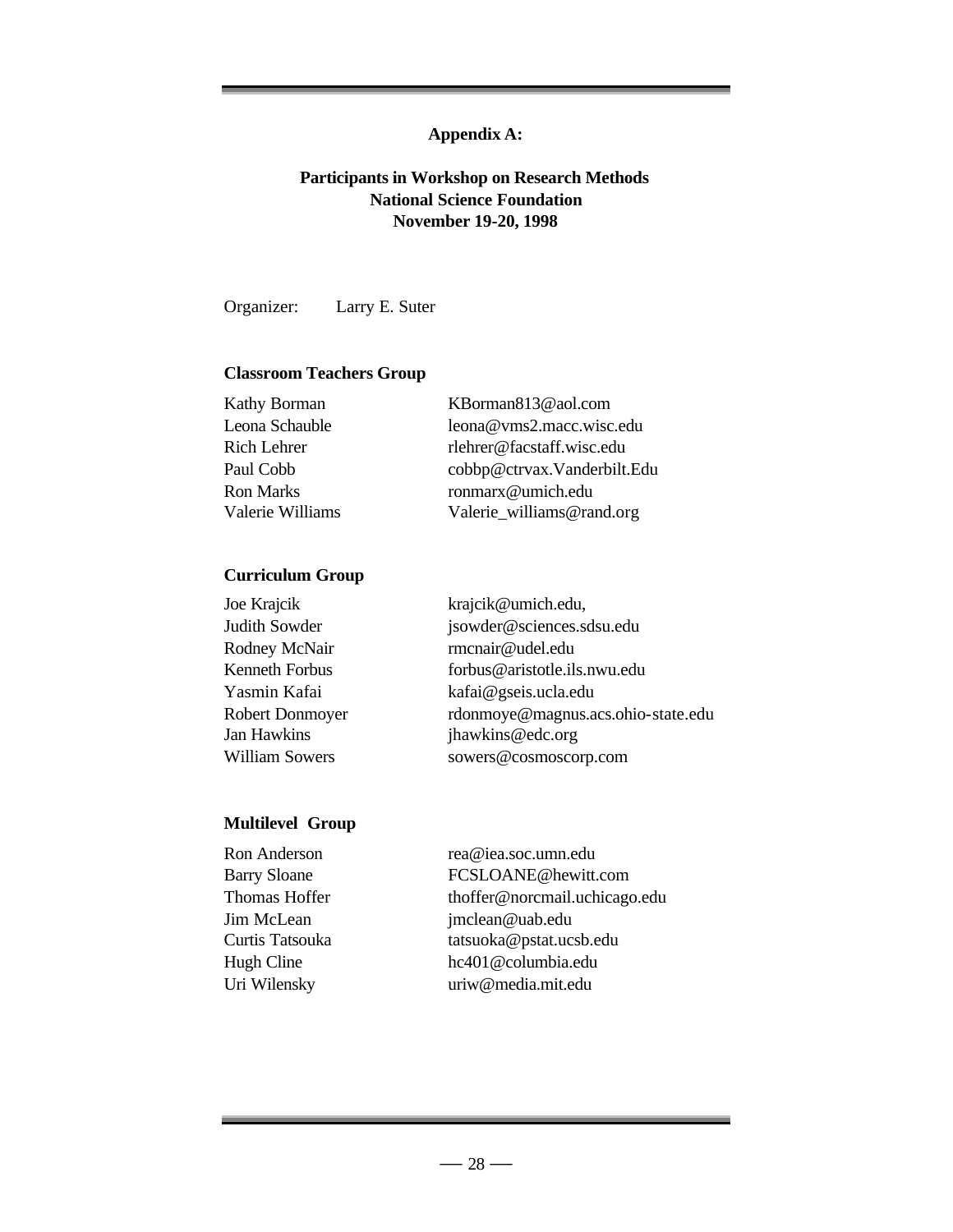# **Student Learning Group**

| Tom Romberg          | Tromberg@facstaff.wisc.edu   |
|----------------------|------------------------------|
| Marcia Linn          | mclinn@socrates.berkeley.edu |
| Dick Lesh            | Rlesh@purdue.edu             |
| Dick Venezky         | venezky@mail.eecis.udel.edu  |
| Angela O'Donnel      | angelao@rci.rutgers.edu      |
| Ricki Goldman-Segall | ricki.goldman-segall@ubc.ca  |
| <b>Joseph Conaty</b> | joseph_conaty@ed.gov         |

# **NSF Participants**

Eamonn Kelly, Elizabeth VanderPutten, Bernice Anderson, Eric Hamilton, John Cherniavsky, William Sibley, Diane Scott-Jones , Eugenia Toma, John Hunt

Westat: Joy Frechtling frechtj1@westat.com

the control of the control of the control of the control of the control of the control of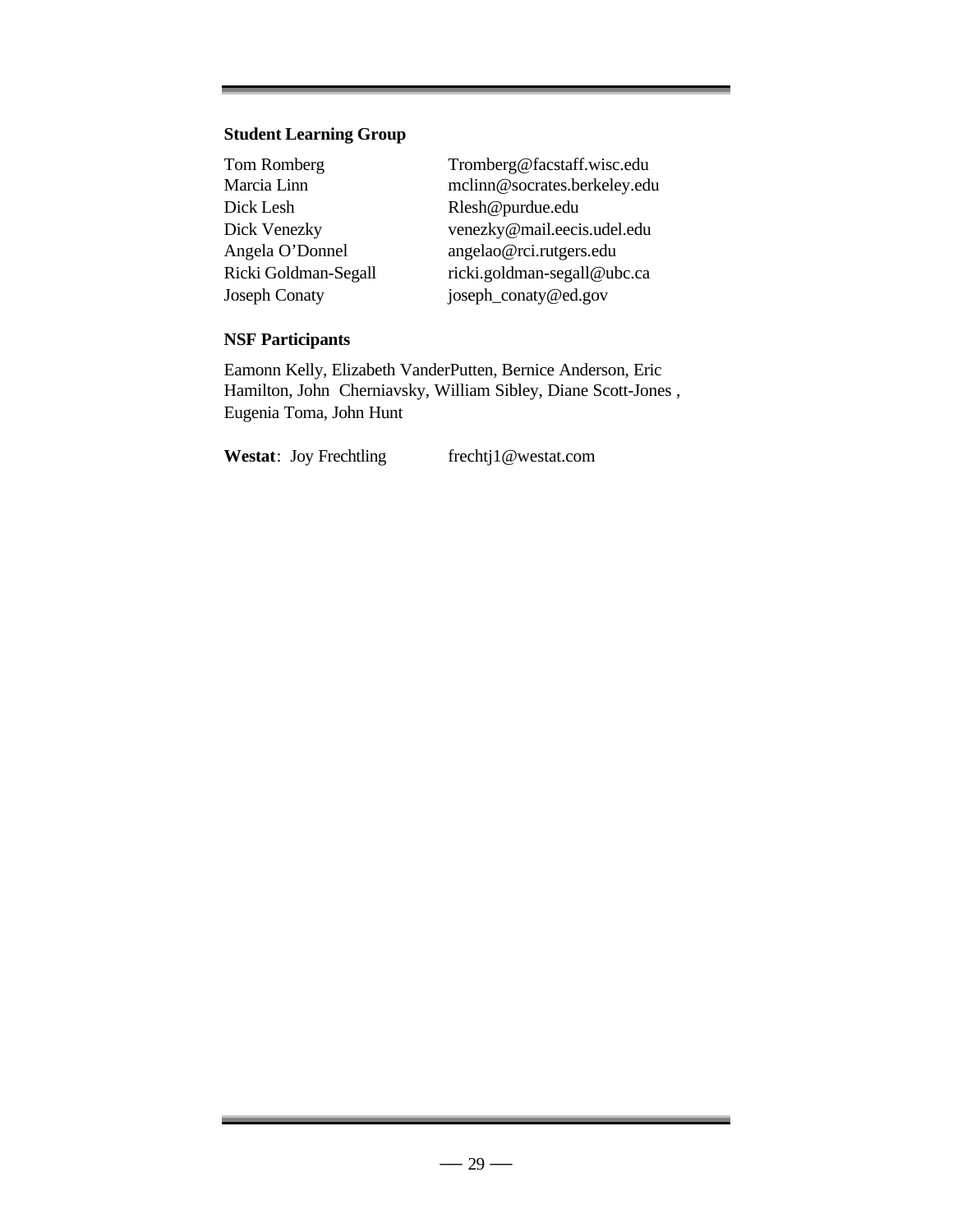# **About the National Science Foundation**

The National Science Foundation (NSF) funds research and education in most fields of science and engineering. Grantees are wholly responsible for conducting their project activities and preparing the results for publication. Thus, the Foundation does not assume responsibility for such findings or their interpretation.

NSF welcomes proposals from all qualified scientists, engineers and educators. The Foundation strongly encourages women, minorities, and persons with disabilities to compete fully in its programs. In accordance with federal statutes, regulations, and NSF policies, no person on grounds of race, color, age, sex, national origin, or disability shall be excluded from participation in, be denied the benefits of, or be subjected to discrimination under any program or activity receiving financial assistance from NSF (unless otherwise specified in the eligibility requirements for a particular program).

Facilitation Awards for Scientists and Engineers with Disabilities (FASED) provide funding for special assistance or equipment to enable persons with disabilities (investigators and other staff, including student research assistants) to work on NSF-supported projects. See the program announcement or contact the program coordinator at (703) 306-1636.

The National Science Foundation has Telephonic Device for the Deaf (TDD) and Federal Relay Service (FRS) capabilities that enable individuals with hearing impairments to communicate with the Foundation regarding NSF programs, employment, or general information. TDD may be accessed at (703) 306-0090 or through FRS on 1-800-877-8339.

The National Science Foundation is committed to making all of the information we publish easy to understand. If you have a suggestion about how to improve the clarity of this document or other NSF-published materials, please contact us at plainlanguage@nsf.gov.